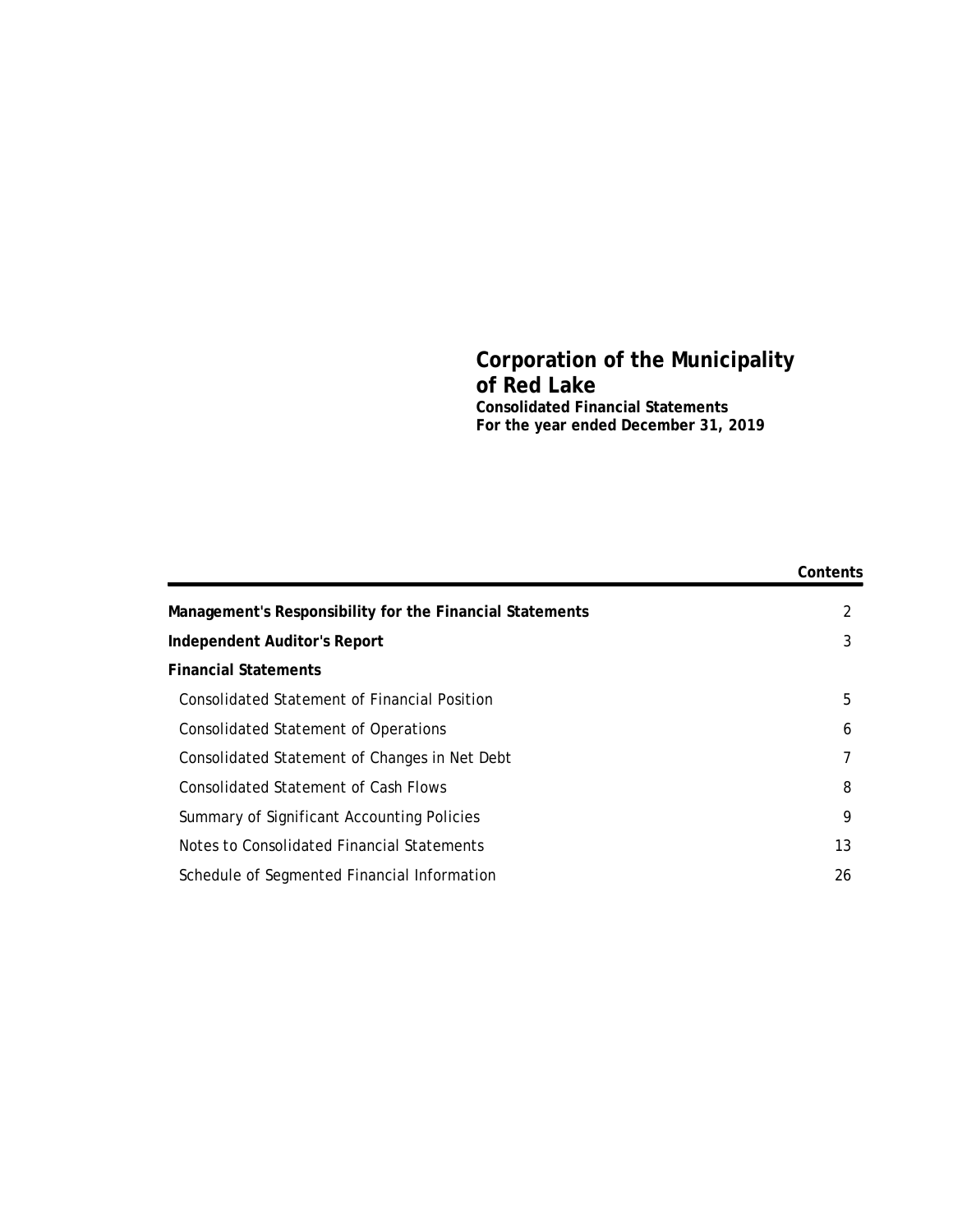## Management's Responsibility for the Financial Statements

The accompanying financial statements of the Corporation of the Municipality of Red Lake are the responsibility of the Municipality's management and have been prepared in accordance with Canadian generally accepted accounting principles established by the Public Sector Accounting Board of the Chartered Professional Accountants of Canada. A summary of the significant accounting policies are described in the notes to the financial statements. The preparation of financial statements necessarily involved the use of estimates based on management's judgments, particularly when transactions affecting the current accounting period cannot be finalized with certainty until future periods.

The Municipality's management maintains a system of internal controls designed to provide reasonable assurance that assets are safeguarded, transactions are properly authorized and recorded in compliance with legislative and regulatory requirements, and reliable financial information is available on a timely basis for preparation of the financial statements. These systems are monitored and evaluated by management.

Council meets with management to review the financial statements and discuss any significant financial reporting or internal control matters prior to their approval of the financial statements.

The financial statements have been audited by BDO Canada LLP, independent external auditors The accompanying Independent Auditor's Report outlines their appointed by Council. responsibilities, the scope of their examination and their opinion on the Municipality's financial statements.

Mark Vermette, Chief Administrative Officer September 22, 2020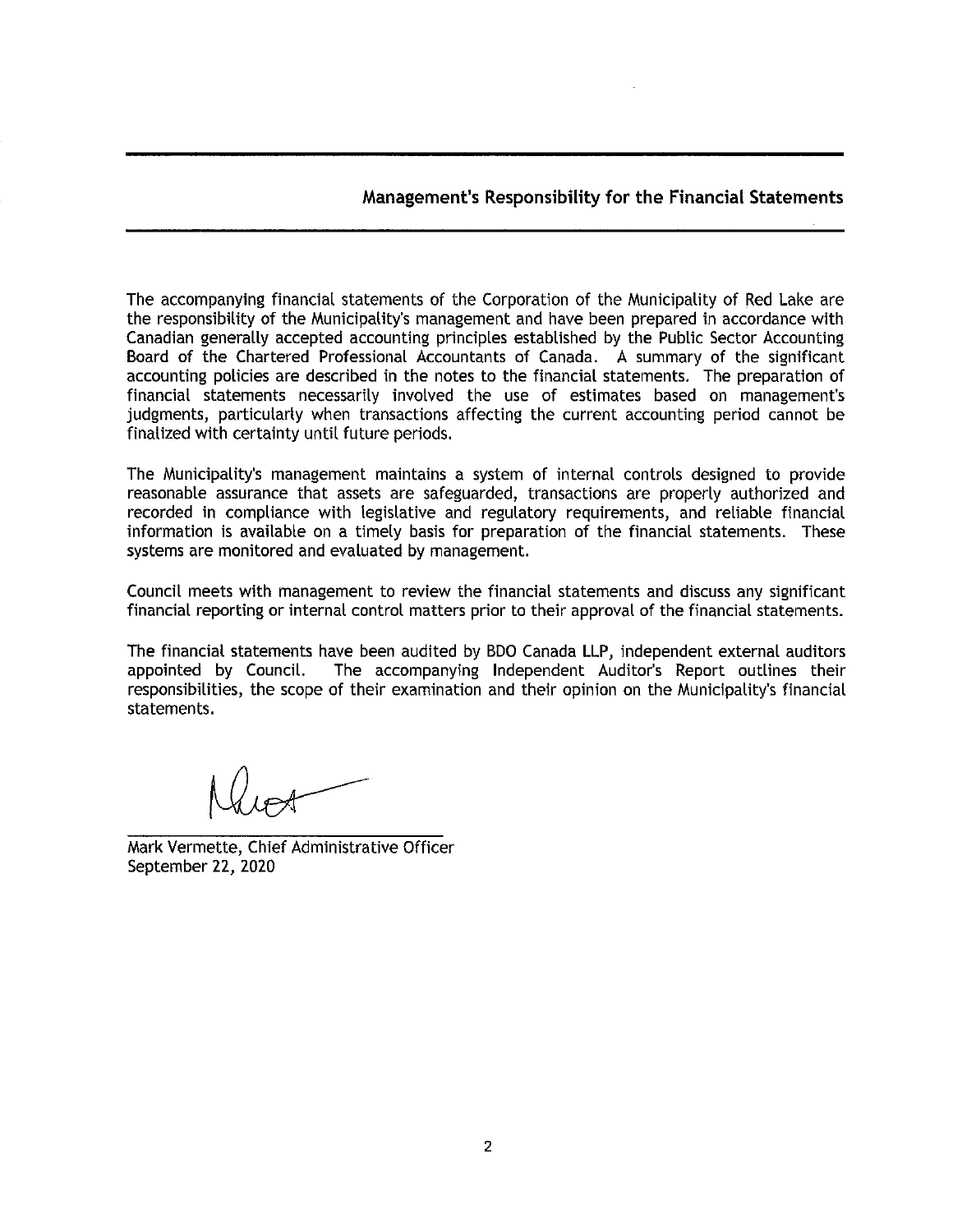

Tel: 807.468.5531 Fax: 807.468.9774 www.bdo.ca

BDO Canada LLP 301 First Avenue S, Suite 300 Kenora, ON P9N 4E9 Canada

## **Independent Auditor's Report**

**To the Members of Council, Inhabitants and Ratepayers of The Corporation of the Municipality of Red Lake**

#### **Opinion**

We have audited the consolidated financial statements of the Corporation of the Municipality of Red Lake (the Municipality), which comprise the consolidated statement of financial position as at December 31, 2019, and the consolidated statements of operations, changes in net debt and cash flows for the year then ended, and notes to the financial statements, including a summary of significant accounting policies.

In our opinion, the accompanying financial statements present fairly, in all material respects, the financial position of the Entity as at December 31, 2019, and its results of operations, its change in net debt, and its cash flows for the year then ended in accordance with Public Sector Accounting Standards.

#### **Basis for Opinion**

We conducted our audit in accordance with Canadian generally accepted auditing standards. Our responsibilities under those standards are further described in the *Auditor's Responsibilities for the Audit of the Financial Statements* section of our report. We are independent of the Municipality in accordance with the ethical requirements that are relevant to our audit of the financial statements in Canada, and we have fulfilled our other ethical responsibilities in accordance with these requirements. We believe that the audit evidence we have obtained is sufficient and appropriate to provide a basis for our opinion.

#### **Responsibilities of Management and Those Charged with Governance for the Financial Statements**

Management is responsible for the preparation and fair presentation of these financial statements in accordance with Public Sector Accounting Standards, and for such internal control as management determines is necessary to enable the preparation of financial statements that are free from material misstatement, whether due to fraud or error.

In preparing the financial statements, management is responsible for assessing the Municipality's ability to continue as a going concern, disclosing, as applicable, matters related to going concern and using the going concern basis of accounting unless management either intends to liquidate the Municipality or to cease operations, or has no realistic alternative but to do so.

Those charged with governance are responsible for overseeing the Municipality's financial reporting process.

#### **Auditor's Responsibilities for the Audit of the Financial Statements**

Our objectives are to obtain reasonable assurance about whether the financial statements as a whole are free from material misstatement, whether due to fraud or error, and to issue an auditor's report that includes our opinion. Reasonable assurance is a high level of assurance, but is not a guarantee that an audit conducted in accordance with Canadian generally accepted auditing standards will always detect a material misstatement when it exists. Misstatements can arise from fraud or error and are considered material if, individually or in the aggregate, they could reasonably be expected to influence the economic decisions of users taken on the basis of these financial statements.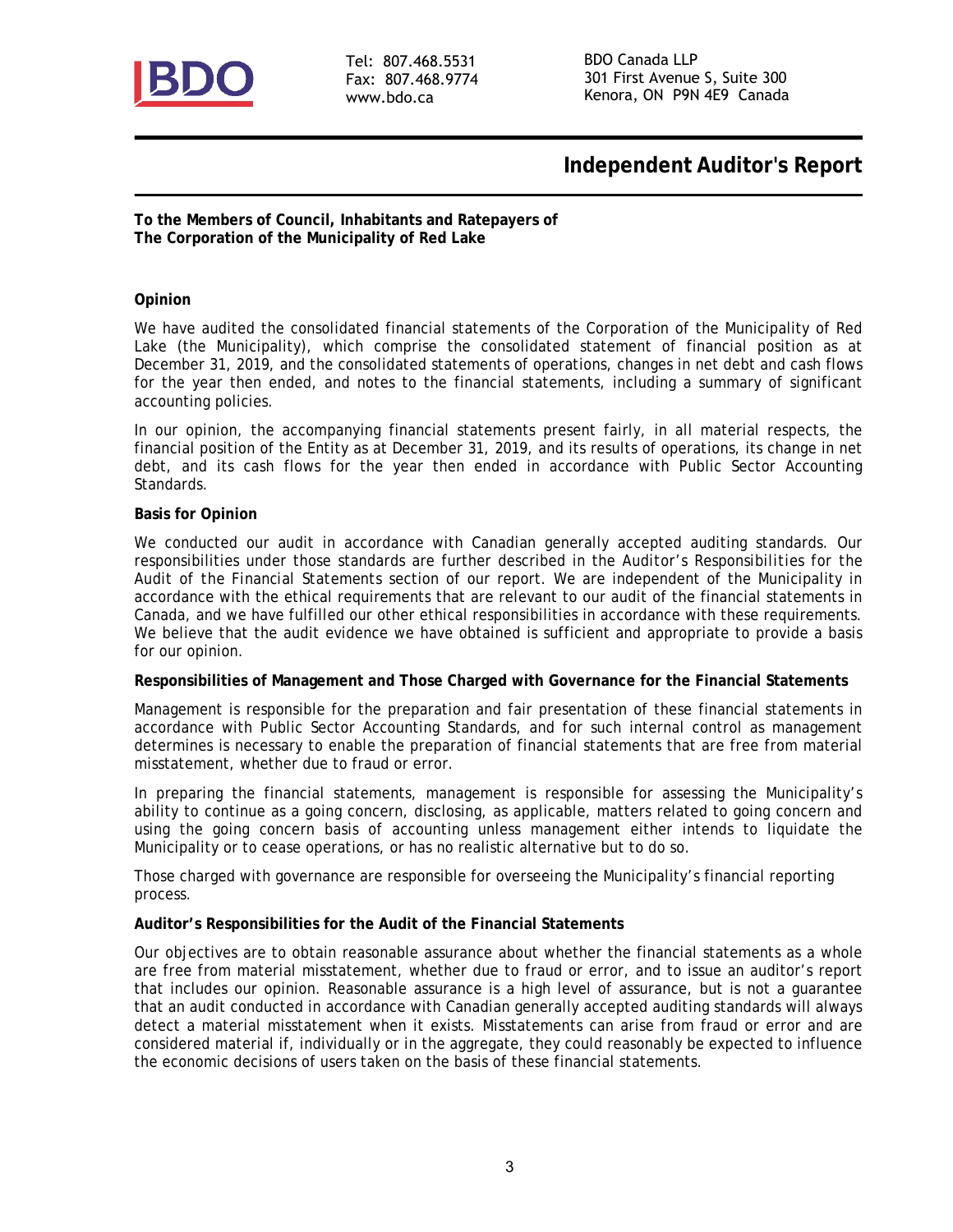

As part of an audit in accordance with Canadian generally accepted auditing standards, we exercise professional judgment and maintain professional skepticism throughout the audit. We also:

- Identify and assess the risks of material misstatement of the financial statements, whether due to fraud or error, design and perform audit procedures responsive to those risks, and obtain audit evidence that is sufficient and appropriate to provide a basis for our opinion. The risk of not detecting a material misstatement resulting from fraud is higher than for one resulting from error, as fraud may involve collusion, forgery, intentional omissions, misrepresentations, or the override of internal control.
- Obtain an understanding of internal control relevant to the audit in order to design audit procedures that are appropriate in the circumstances, but not for the purpose of expressing an opinion on the effectiveness of the Municipality's internal control.
- Evaluate the appropriateness of accounting policies used and the reasonableness of accounting estimates and related disclosures made by management.
- Conclude on the appropriateness of management's use of the going concern basis of accounting and, based on the audit evidence obtained, whether a material uncertainty exists related to events or conditions that may cast significant doubt on the Municipality's ability to continue as a going concern. If we conclude that a material uncertainty exists, we are required to draw attention in our auditor's report to the related disclosures in the financial statements or, if such disclosures are inadequate, to modify our opinion. Our conclusions are based on the audit evidence obtained up to the date of our auditor's report. However, future events or conditions may cause the Municipality to cease to continue as a going concern.
- Evaluate the overall presentation, structure and content of the financial statements, including the disclosures, and whether the financial statements represent the underlying transactions and events in a manner that achieves fair presentation.

We communicate with those charged with governance regarding, among other matters, the planned scope and timing of the audit and significant audit findings, including any significant deficiencies in internal control that we identify during our audit.

 $BDO$  Canada)  $\mathcal{LP}$ 

Chartered Professional Accountants, Licensed Public Accountants

Kenora, Ontario September 22, 2020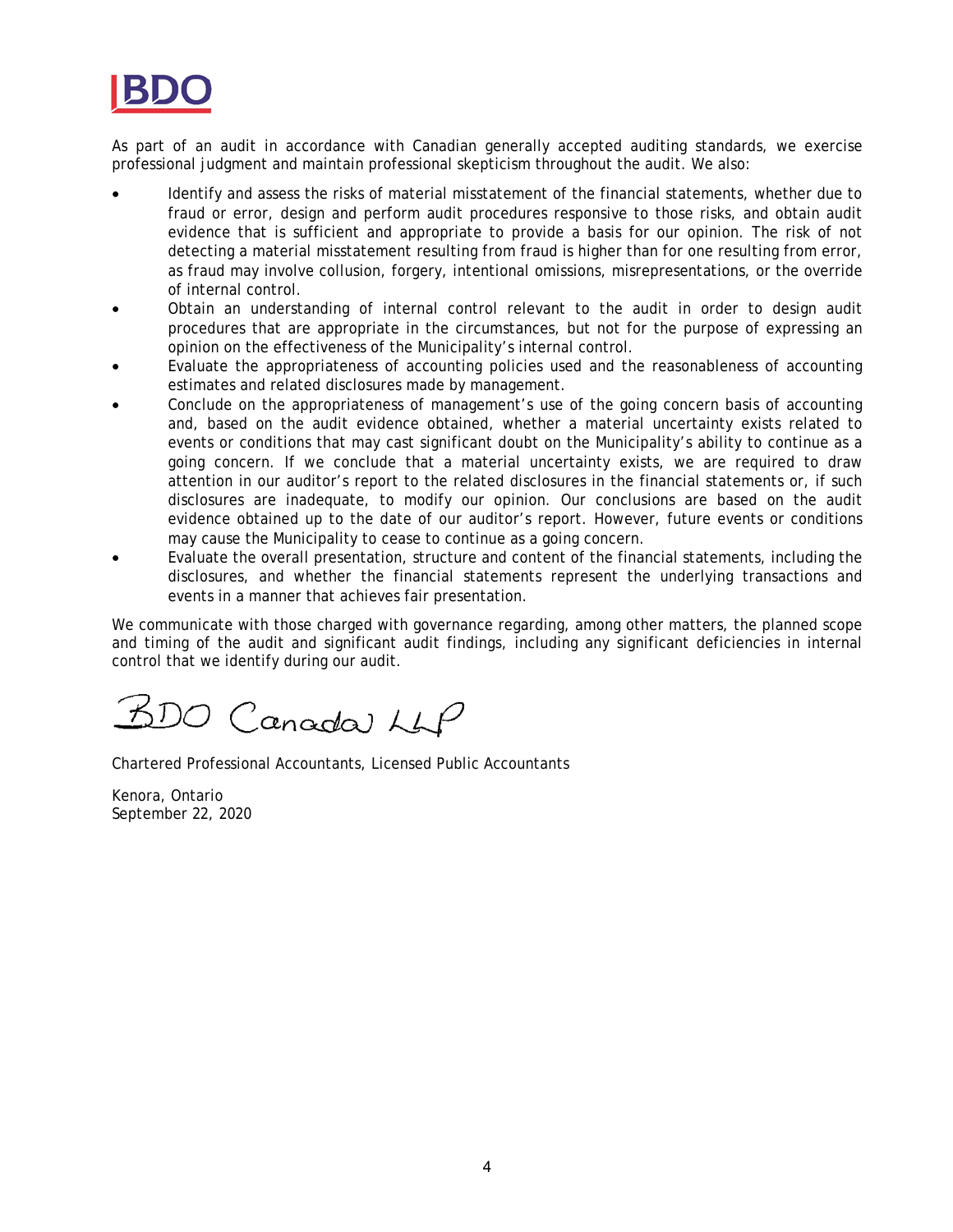# **Corporation of the Municipality of Red Lake<br>Consolidated Statement of Financial Position**

| December 31                                                | 2019                       | 2018           |
|------------------------------------------------------------|----------------------------|----------------|
| <b>Financial Assets</b>                                    |                            |                |
| Cash and Bank (Note 1)                                     | \$6,788,7165               | 5,404,982      |
| Investments (Note 2)<br><b>Taxes Receivable</b>            | 1,511,515                  | 1,435,770      |
| <b>Trade and Other Receivables</b>                         | 666,699                    | 2,288,909      |
|                                                            | 4,132,272                  | 3,126,099      |
|                                                            | 13,099,202                 | 12,255,760     |
|                                                            |                            |                |
| <b>Financial Liabilities</b><br>Bank Indebtedness (Note 3) | 4,743                      | 1,756,951      |
| Accounts Payable and Accrued Liabilities                   | 2,337,379                  | 637,544        |
| Deferred Revenue (Note 4)                                  | 1,197,370                  | 858,000        |
| Landfill Closure and Post Closure Liability (Note 5)       | 555,760                    | 766,993        |
| Long Term Liabilities (Note 6)                             | 18,155,309                 | 19,135,909     |
|                                                            | 22,250,561                 | 23, 155, 397   |
| <b>Net Debt</b>                                            | (9, 151, 359)              | (10, 899, 637) |
|                                                            |                            |                |
| <b>Non-Financial Assets</b>                                |                            |                |
| Prepaid Expenses and Other Assets                          | 71,131                     | 49,523         |
| Tangible Capital Assets (Note 7)                           | 60,510,551                 | 54,984,712     |
|                                                            | 60,581,682                 | 55,034,235     |
| <b>Accumulated Surplus (Note 10)</b>                       | $$51,430,323$ \$44,134,598 |                |

Approved by:

The accompanying summary of significant accounting policies and notes are an integral part to these financial statements.

 $\overline{5}$ 

 $\bar{\mathcal{A}}$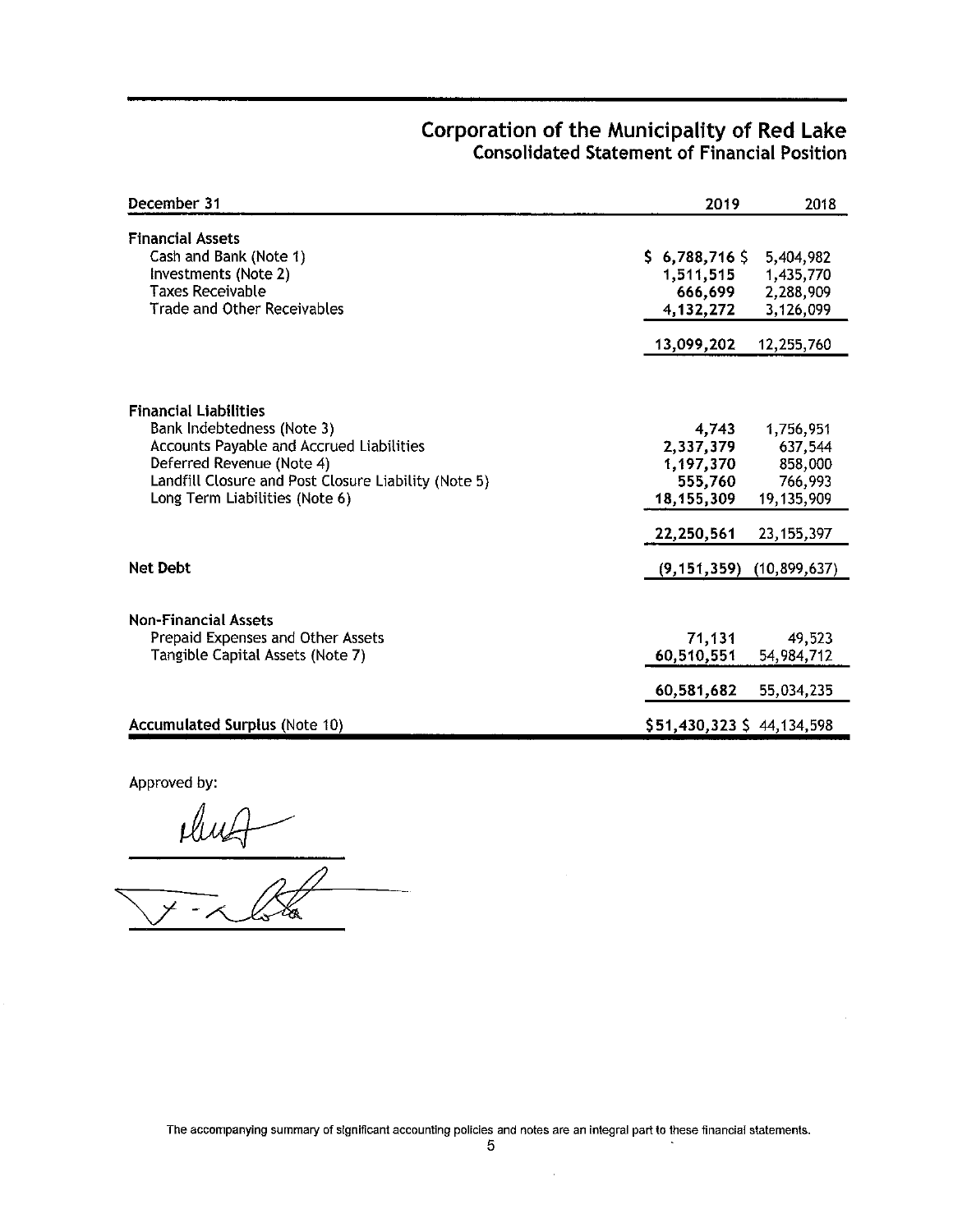## **Corporation of the Municipality of Red Lake Consolidated Statement of Operations**

| For the Year Ended December 31          | <b>Budget</b> | 2019         | 2018            |
|-----------------------------------------|---------------|--------------|-----------------|
|                                         | (Note 8)      |              |                 |
| Revenue                                 |               |              |                 |
| Taxation                                | \$9,324,963   | \$8,832,025  | 8,821,102<br>\$ |
| Fees and User Charges                   | 5,050,391     | 5,091,350    | 5,685,219       |
| Canada Grants                           | 10,600,136    | 6,177,335    | 247,092         |
| <b>Ontario Grants</b>                   | 3,155,683     | 3,859,412    | 3,031,065       |
| Other Income (Note 12)                  | 648,350       | 650,137      | 748,723         |
|                                         | 28,779,523    | 24,610,259   | 18,533,201      |
|                                         |               |              |                 |
| <b>Expenses</b>                         |               |              |                 |
| General Government                      | 1,858,296     | 1,693,823    | 2,117,729       |
| <b>Protection Services</b>              | 1,858,502     | 1,756,859    | 1,663,457       |
| <b>Transportation Services</b>          | 4,573,045     | 4,271,463    | 4,149,188       |
| <b>Environmental Services</b>           | 3,936,800     | 3,673,964    | 3,783,768       |
| <b>Health Services</b>                  | 757,374       | 788,640      | 809,184         |
| Social and Family Services              | 2,475,737     | 2,710,674    | 2,509,569       |
| <b>Recreation and Cultural Services</b> | 2,241,905     | 2,110,568    | 2,069,147       |
| Planning and Development                | 362,960       | 308,543      | 236,052         |
| <b>Total Expenses</b>                   | 18,064,619    | 17,314,534   | 17,338,094      |
| <b>Annual Surplus</b>                   | 10,714,904    | 7,295,725    | 1,195,107       |
| Accumulated Surplus, Beginning of Year  | 44, 134, 598  | 44, 134, 598 | 42,939,491      |
| Accumulated Surplus, End of Year        | \$54,849,502  | \$51,430,323 | \$44,134,598    |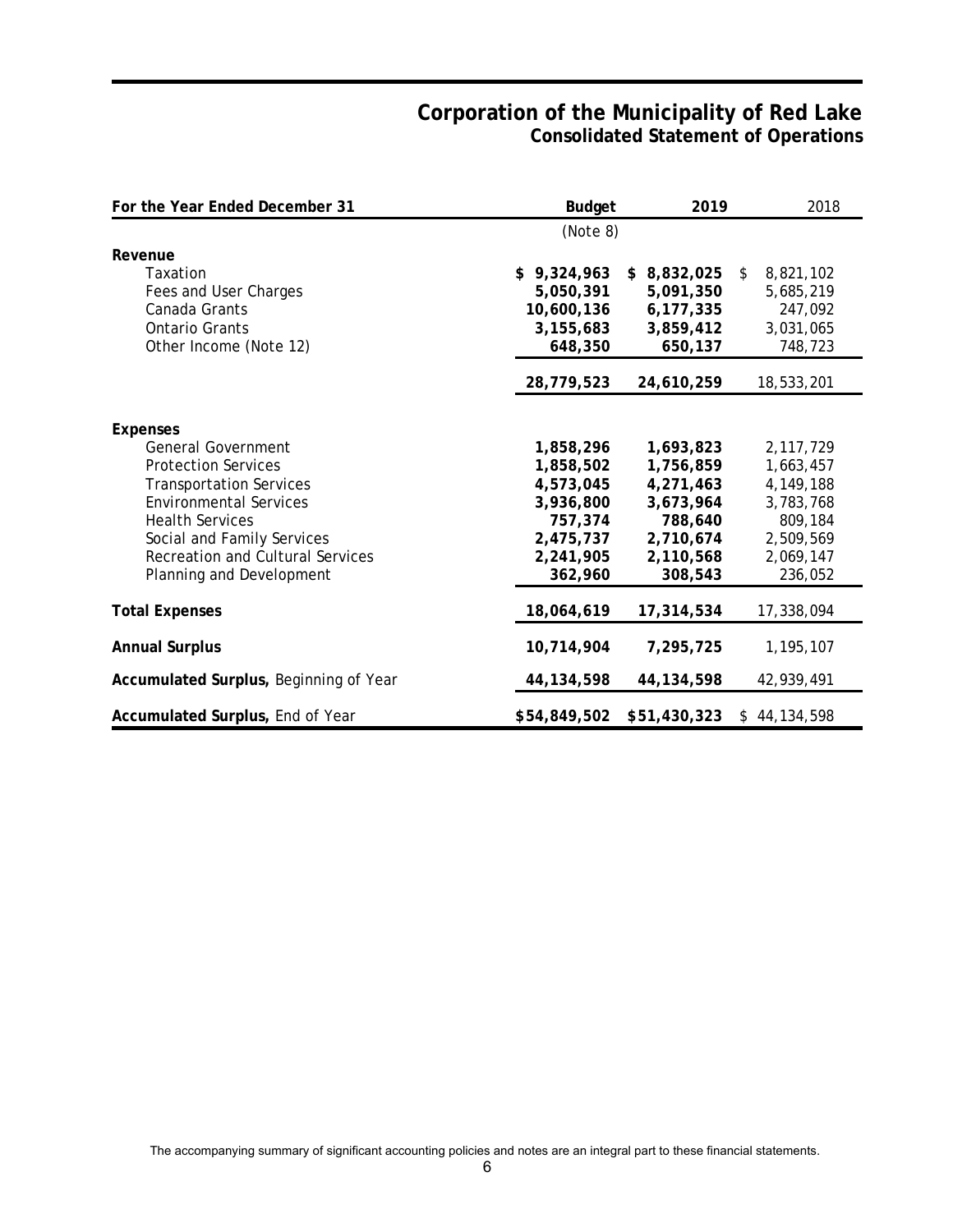## **Corporation of the Municipality of Red Lake**

**Consolidated Statement of Changes in Net Debt**

| For the Year Ended December 31                                                                                      | <b>Budget</b>               | 2019                                   | 2018                                  |
|---------------------------------------------------------------------------------------------------------------------|-----------------------------|----------------------------------------|---------------------------------------|
|                                                                                                                     | (Note 8)                    |                                        |                                       |
| <b>Annual Surplus</b>                                                                                               | \$10,714,904                | $$7,295,725$ \$                        | 1,195,107                             |
| Acquisition of Tangible Capital Assets<br>Amortization of Tangible Capital Assets<br>Net Change in Prepaid Expenses | (12, 893, 755)<br>3,229,917 | (8, 553, 641)<br>3,027,803<br>(21,609) | (2, 176, 566)<br>2,871,343<br>149,690 |
| Net Change in Net Debt<br>Net Debt, Beginning of Year                                                               | 1,051,066<br>(10, 899, 637) | 1,748,278<br>(10, 899, 637)            | 2.039.574<br>(12, 939, 211)           |
| Net Debt, End of Year                                                                                               | \$(9,848,571)               | $$(9,151,359)$ $$(10,899,637)$         |                                       |

The accompanying summary of significant accounting policies and notes are an integral part to these financial statements.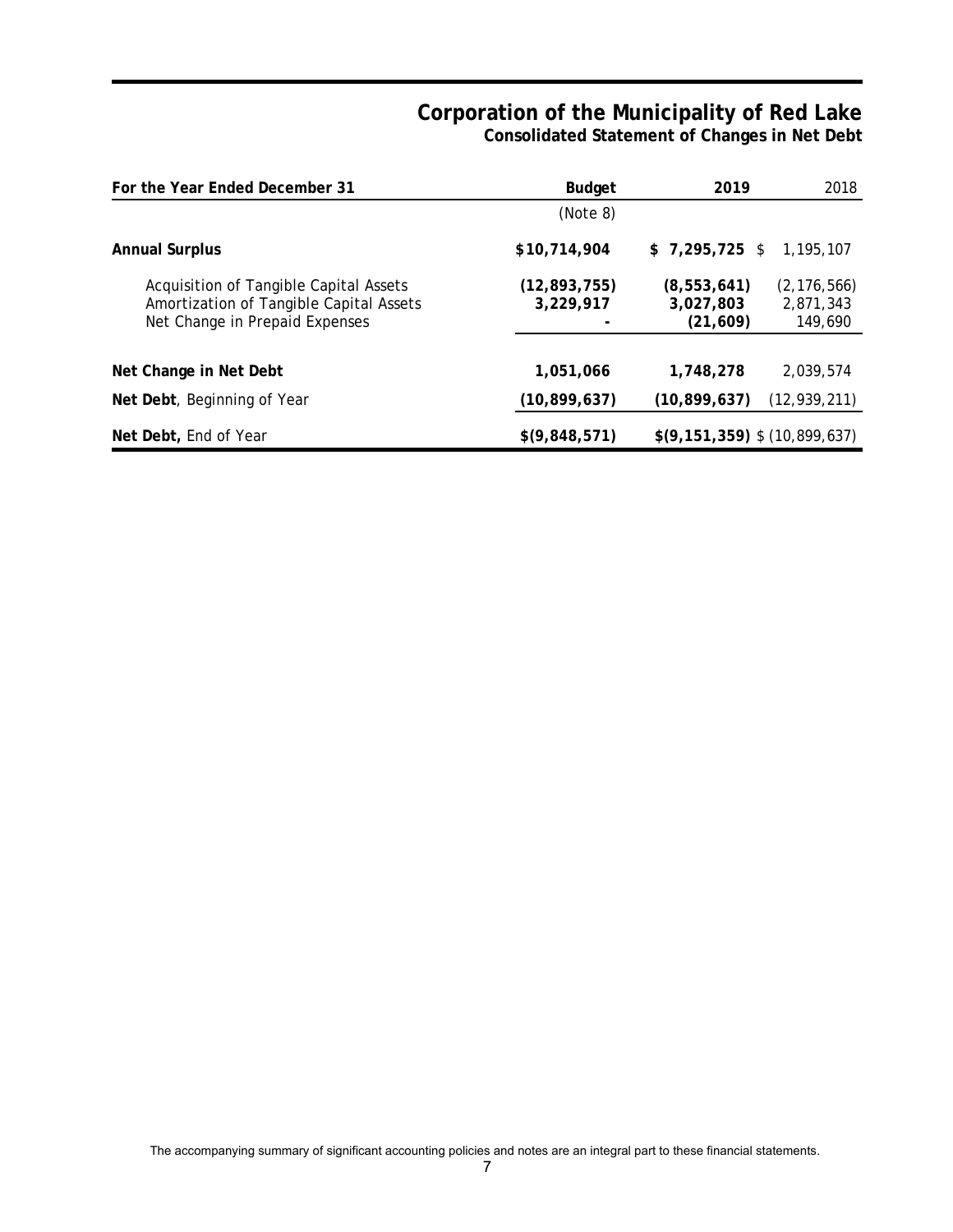## **Corporation of the Municipality of Red Lake**

**Consolidated Statement of Cash Flows**

| For the Year Ended December 31                                                                                                                                                                                                                       | 2019                                                                        | 2018                                                                   |
|------------------------------------------------------------------------------------------------------------------------------------------------------------------------------------------------------------------------------------------------------|-----------------------------------------------------------------------------|------------------------------------------------------------------------|
| <b>Operating Transactions</b><br>Annual Surplus<br>Adjustments for<br>Amortization                                                                                                                                                                   | \$7,295,725<br>\$<br>3,027,803                                              | 1,195,107<br>2,871,343                                                 |
| Changes in Non-cash Operating Balances<br><b>Taxes Receivable</b><br>Trade and Other Receivables<br>Accounts Payable and Accrued Liabilities<br>Prepaid Expenses and Other Assets<br>Deferred Revenue<br>Landfill Closure and Post Closure Liability | 1,622,210<br>(1,006,173)<br>1,699,835<br>(21, 608)<br>339,370<br>(211, 233) | (317, 443)<br>128,027<br>(848, 924)<br>149,694<br>351,757<br>(41, 079) |
|                                                                                                                                                                                                                                                      | 12,745,929                                                                  | 3,488,482                                                              |
| <b>Financing Transactions</b><br>Proceeds of Long Term Debt<br>Long Term Debt Repaid<br><b>Bank Indebtedness</b>                                                                                                                                     | 1,500,000<br>(2,480,601)<br>(1, 752, 208)<br>(2,732,809)                    | 1,908,000<br>(2, 290, 367)<br>(109, 604)<br>(491, 971)                 |
| <b>Investing Transactions</b><br>Increase in Investments                                                                                                                                                                                             | (75, 745)                                                                   | (11, 339)                                                              |
| <b>Capital Transactions</b><br>Acquisition of Tangible Capital Assets                                                                                                                                                                                | (8, 553, 641)                                                               | (2, 176, 566)                                                          |
| Net Change in Cash and Bank                                                                                                                                                                                                                          | 1,383,734                                                                   | 808,606                                                                |
| Cash and Bank, Beginning of Year                                                                                                                                                                                                                     | 5,404,982                                                                   | 4,596,376                                                              |
| Cash and Bank, End of Year                                                                                                                                                                                                                           | \$6,788,716<br>\$                                                           | 5,404,982                                                              |

The accompanying summary of significant accounting policies and notes are an integral part to these financial statements.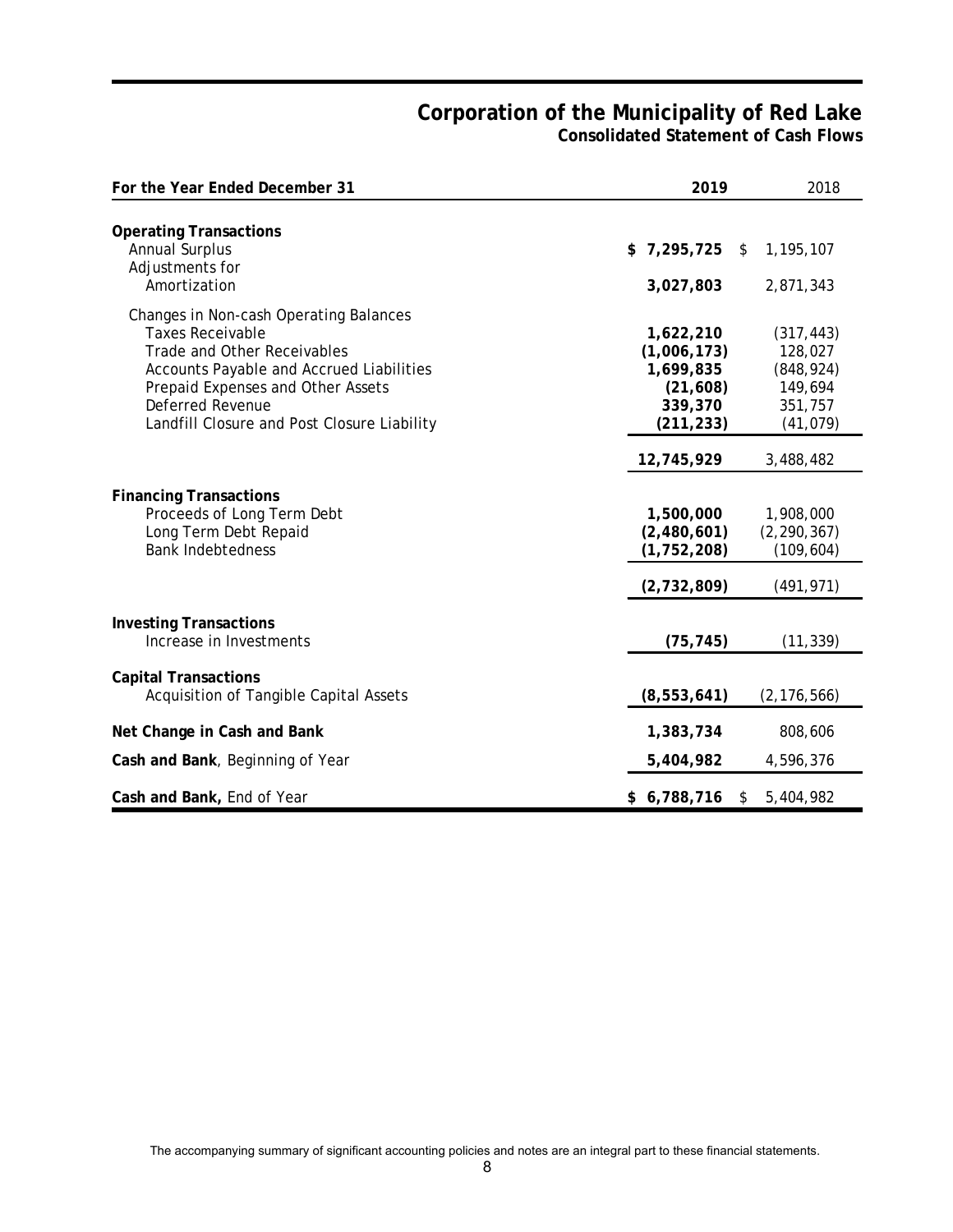| <b>Management Responsibility</b> | The consolidated financial statements of the Corporation of The<br>Municipality of Red Lake are the responsibility of management. They<br>have been prepared in accordance with Canadian generally accepted<br>accounting principles established by the Public Sector Accounting<br>Board (PSAB) of the Chartered Professional Accountants of Canada.                                                                                                                                                                            |
|----------------------------------|----------------------------------------------------------------------------------------------------------------------------------------------------------------------------------------------------------------------------------------------------------------------------------------------------------------------------------------------------------------------------------------------------------------------------------------------------------------------------------------------------------------------------------|
| <b>Basis of Consolidation</b>    | The consolidated statements reflect the assets, liabilities, sources of<br>financing and expenses of the current fund, capital fund, reserves and<br>reserve funds of all municipal organizations, committees, and boards<br>which are owned or controlled by Council. All interfund assets and<br>liabilities and revenues and expenses have been eliminated on<br>consolidation.                                                                                                                                               |
|                                  | The following boards and municipal enterprises owned or controlled by<br>Council have been consolidated:                                                                                                                                                                                                                                                                                                                                                                                                                         |
|                                  | - Red Lake Public Library Board<br>- Red Lake Regional Heritage Centre Board<br>- Red Lake Airport                                                                                                                                                                                                                                                                                                                                                                                                                               |
| <b>Basis of Accounting</b>       | Revenues and expenses are reported on the accrual basis of<br>accounting. The accrual basis of accounting recognizes revenues as<br>they become available and measurable; expenses are recognized as<br>they are incurred and measurable as a result of receipt of goods or<br>services and the creation of a legal obligation to pay.                                                                                                                                                                                           |
| <b>Government Transfers</b>      | Government transfers are recognized in the year in which the events<br>giving rise to the transfers occur, providing the transfers are<br>authorized, any eligibility criteria have been met, and reasonable<br>estimates of the amounts can be made.                                                                                                                                                                                                                                                                            |
| <b>Revenue Recognition</b>       | Revenues are recognized as follows:                                                                                                                                                                                                                                                                                                                                                                                                                                                                                              |
|                                  | a) Tax revenue is recorded at estimated amounts when they meet the<br>definition of an asset, have been authorized and the taxable event<br>occurs. For property taxes, the taxable event is the period for<br>which the tax is levied. Taxes receivable are recognized net of an<br>allowance for anticipated uncollectible amounts.<br>b) Fees and user charges are recognized on a quarterly basis as<br>services are provided.<br>c) Other revenues are recorded when collected or when collection is<br>reasonably assured. |
| <b>Investments</b>               | Temporary investments are recorded at cost, unless the market value<br>has declined below cost, in which case they are written down to<br>market value.                                                                                                                                                                                                                                                                                                                                                                          |
|                                  | Investment income earned on current fund, reserves and reserve fund<br>are reported as revenue in the period earned.                                                                                                                                                                                                                                                                                                                                                                                                             |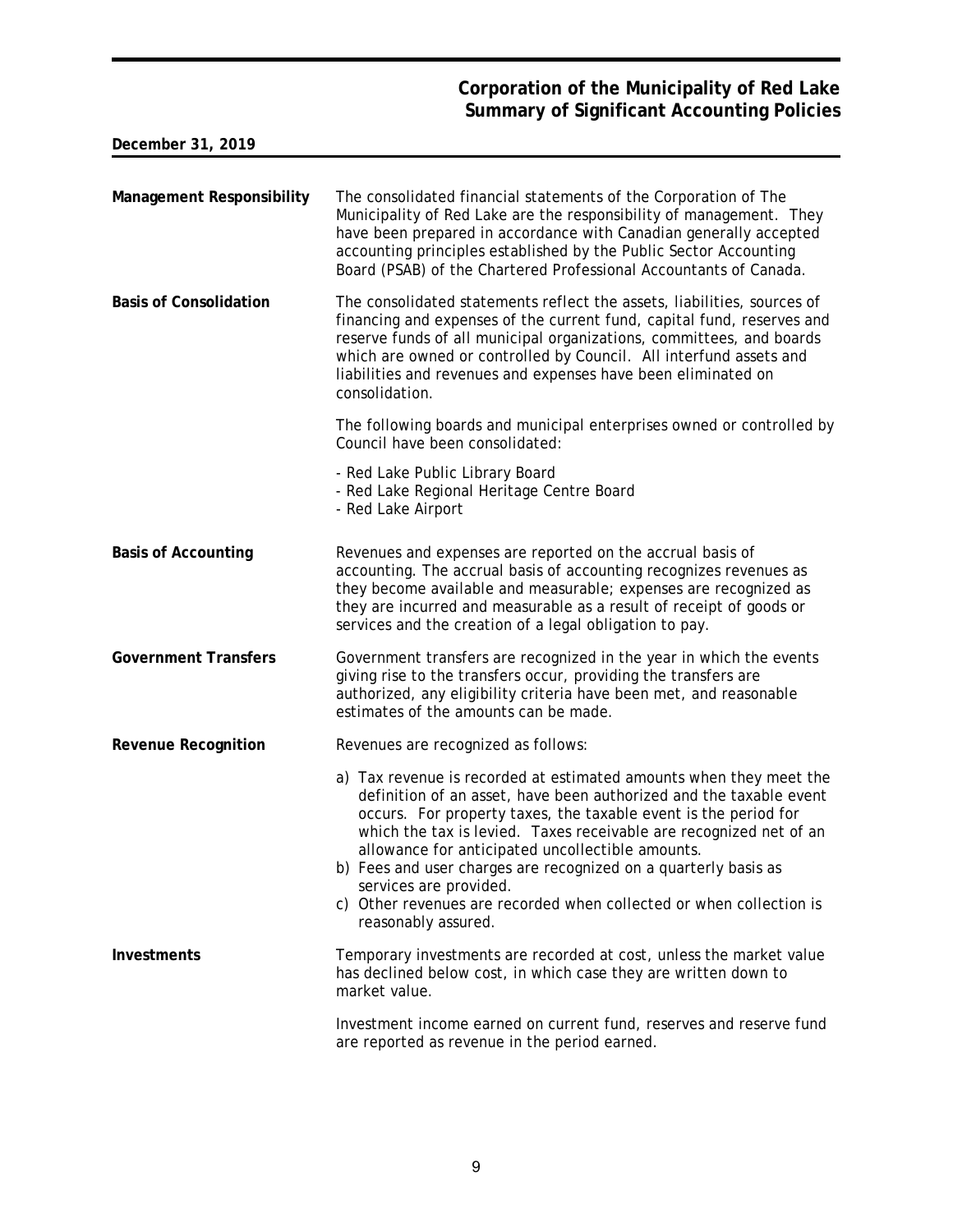## **Corporation of the Municipality of Red Lake Summary of Significant Accounting Policies**

**December 31, 2019**

| <b>Deferred Revenue</b>        | Revenue restricted by legislation, regulation or agreement and not<br>available for general municipal purposes is reported as deferred<br>revenue on the consolidated statement of financial position. The<br>revenue is reported on the consolidated statement of operations in the<br>year in which it is used for the specified purpose.                                                                                                                                                                                                                                                                                                                          |                                                                                                                    |  |  |
|--------------------------------|----------------------------------------------------------------------------------------------------------------------------------------------------------------------------------------------------------------------------------------------------------------------------------------------------------------------------------------------------------------------------------------------------------------------------------------------------------------------------------------------------------------------------------------------------------------------------------------------------------------------------------------------------------------------|--------------------------------------------------------------------------------------------------------------------|--|--|
| <b>School Boards</b>           | The municipality collects taxation revenue on behalf of the school<br>boards. The taxation, other revenues, expenses, assets and liabilities<br>with respect to the operations of the school boards are not reflected in<br>these financial statements.                                                                                                                                                                                                                                                                                                                                                                                                              |                                                                                                                    |  |  |
| <b>Trust Funds</b>             | Funds held in trust by the municipality, and their related operations,<br>are not included in these financial statements. The financial position<br>of the trust funds are reported separately on the trust funds statement<br>of continuity and balance sheet.                                                                                                                                                                                                                                                                                                                                                                                                      |                                                                                                                    |  |  |
| <b>Tangible Capital Assets</b> | Tangible capital assets are recorded at cost less accumulated<br>amortization. Cost includes all costs directly attributable to<br>acquisition or construction of the tangible capital asset including<br>transportation costs, installation costs, design and engineering fees,<br>legal fees and site preparation costs. Contributed tangible capital<br>assets are recorded at fair value at the time of the donation, with a<br>corresponding amount recorded as revenue. Amortization is recorded<br>on a straight-line basis over the estimated life of the tangible capital<br>asset commencing once the asset is available for productive use as<br>follows: |                                                                                                                    |  |  |
|                                | <b>Buildings</b><br>Machinery and equipment<br>Furniture and equipment<br>Vehicles<br>Roads, sidewalks and streetlights<br>Water and sewer infrastructure<br>Land improvements and leaseholds                                                                                                                                                                                                                                                                                                                                                                                                                                                                        | 20 to 50 years<br>15 to 25 years<br>8 to 15 years<br>8 years<br>10 to 20 years<br>20 to 50 years<br>15 to 30 years |  |  |
|                                | Warks of art and outural and bistoria essats are not recorded as essats                                                                                                                                                                                                                                                                                                                                                                                                                                                                                                                                                                                              |                                                                                                                    |  |  |

Works of art and cultural and historic assets are not recorded as assets in these consolidated statements.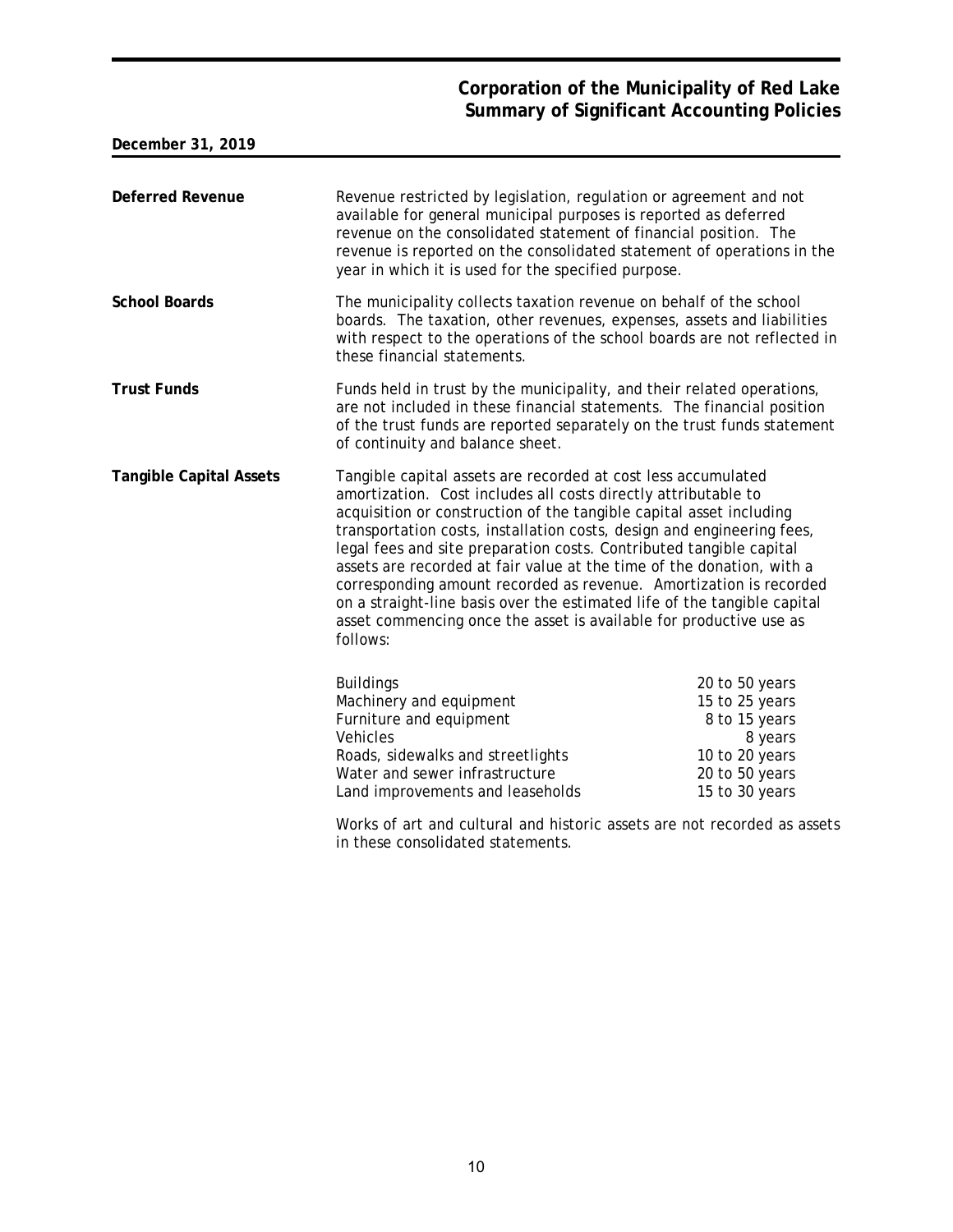| Liability for                  |                                                                                                                                                                                                                                                                                                                                                                                                                                                                                                                                                                                                                                                                                                                                                                                                   |
|--------------------------------|---------------------------------------------------------------------------------------------------------------------------------------------------------------------------------------------------------------------------------------------------------------------------------------------------------------------------------------------------------------------------------------------------------------------------------------------------------------------------------------------------------------------------------------------------------------------------------------------------------------------------------------------------------------------------------------------------------------------------------------------------------------------------------------------------|
| <b>Contaminated Sites</b>      | A contaminated site is a site at which substances occur in<br>concentration that exceed the maximum acceptable amounts under an<br>environmental standard. Sites that are currently in productive use are<br>only considered a contaminated site if an unexpected event results in<br>contamination. A liability for remediation of contaminated sites is<br>recognized when the organization is directly responsible or accepts<br>responsibility; it is expected that future economic benefits will be<br>given up; and a reasonable estimate of the amount can be made. The<br>liability includes all costs directly attributable to remediation activities<br>including post remediation operations, maintenance and monitoring.<br>The liability is recorded net of any expected recoveries. |
| Use of Estimates and           |                                                                                                                                                                                                                                                                                                                                                                                                                                                                                                                                                                                                                                                                                                                                                                                                   |
| <b>Measurement Uncertainty</b> | The preparation of financial statements in accordance with Canadian<br>generally accepted accounting principles requires management to<br>make estimates and assumptions that affect the reported amounts of<br>assets and liabilities at the date of the financial statements, and the<br>reported amounts of revenues and expenses during the reported<br>period. Actual results could differ from management's best estimates<br>as additional information becomes available in the future.                                                                                                                                                                                                                                                                                                    |
|                                | In particular, management's estimate for the Landfill Liability, as<br>described in Note 5, is subject to measurement uncertainty. The<br>estimate is based on assumptions and calculations contained in an<br>engineer's report, modified as necessary for the passage of time and<br>actual use of the landfill site. Other accounts subject to significant<br>estimates include useful lives of tangible capital assets and allowances<br>for doubtful taxes, tax revenue due to reassessments and appeals,<br>accounts receivable and contaminated sites. Actual results could differ<br>significantly from those estimates because of the uncertainty related<br>to future cost estimates and future use of the landfill site.                                                               |
|                                | The cost of other post-employment benefits offered to employees are<br>actuarially determined using the projected benefit method, prorated<br>on service and based on management's best estimate assumptions.<br>Under this method, the projected post-retirement benefit is deemed to<br>be earned on a pro-rata basis over the years of service in the<br>attribution period commencing at the date of hire, and ending at the                                                                                                                                                                                                                                                                                                                                                                  |

earliest age the employee could retire and qualify for benefits.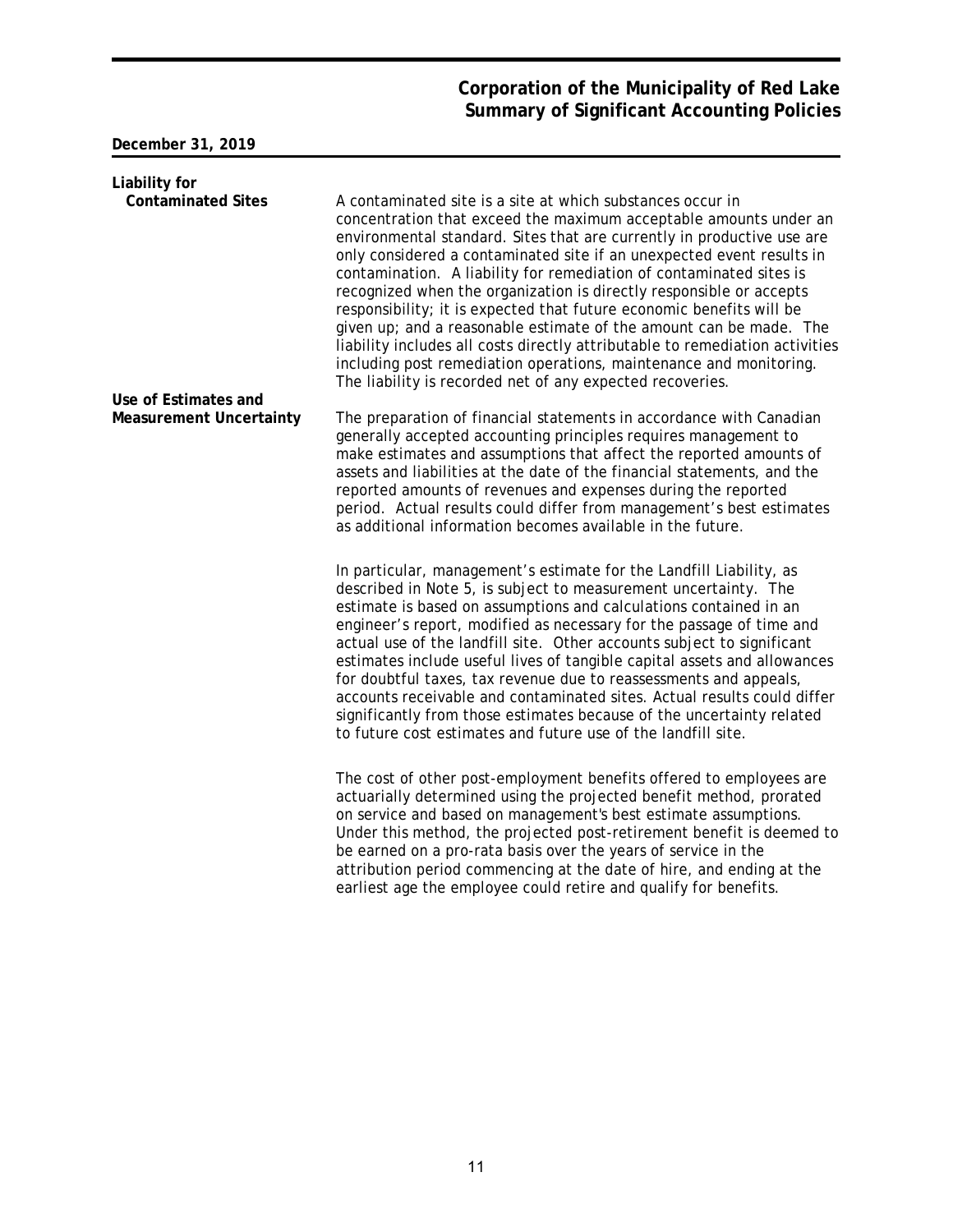| Pensions and Employee       |                                                                                                                                                                                                                                                                                                                                                                                                                                                                                                                                                                                                                                                                                                                                                                                                                                    |
|-----------------------------|------------------------------------------------------------------------------------------------------------------------------------------------------------------------------------------------------------------------------------------------------------------------------------------------------------------------------------------------------------------------------------------------------------------------------------------------------------------------------------------------------------------------------------------------------------------------------------------------------------------------------------------------------------------------------------------------------------------------------------------------------------------------------------------------------------------------------------|
| <b>Benefits</b>             | Pension Plan<br>The Municipality is an employer member of the Ontario Municipal<br>Employees Retirement System (OMERS), which is a multi-employer,<br>defined benefit pension plan. The Board of Trustees, representing plan<br>members and employers, is responsible for overseeing the management of<br>the pension plan, including investment of the assets and administration of<br>the benefits. The Municipality has adopted defined contribution plan<br>accounting principles for this Plan because insufficient information is<br>available to apply defined benefit plan accounting principles. The<br>Municipality records as pension expense the current service cost,<br>amortization of past service costs and interest costs related to the future<br>employer contributions to the Plan for past employee service. |
|                             | Sick Leave<br>The collective Bargaining Agreement between the Municipality and the<br>Union provides for sick leave credits for its employees. Employees may<br>carry over unused sick time to a maximum of \$420 per employee.                                                                                                                                                                                                                                                                                                                                                                                                                                                                                                                                                                                                    |
|                             | Vacation<br>Employees are required to take their vacation time before December 31<br>each year, with a maximum allowable carry over of one week.                                                                                                                                                                                                                                                                                                                                                                                                                                                                                                                                                                                                                                                                                   |
| <b>Non-Financial Assets</b> | Non-financial assets are not available to discharge existing liabilities<br>and are held for use in the provision of services. They have useful lives<br>beyond the current year and are not intended for sale in the ordinary<br>course of operations.                                                                                                                                                                                                                                                                                                                                                                                                                                                                                                                                                                            |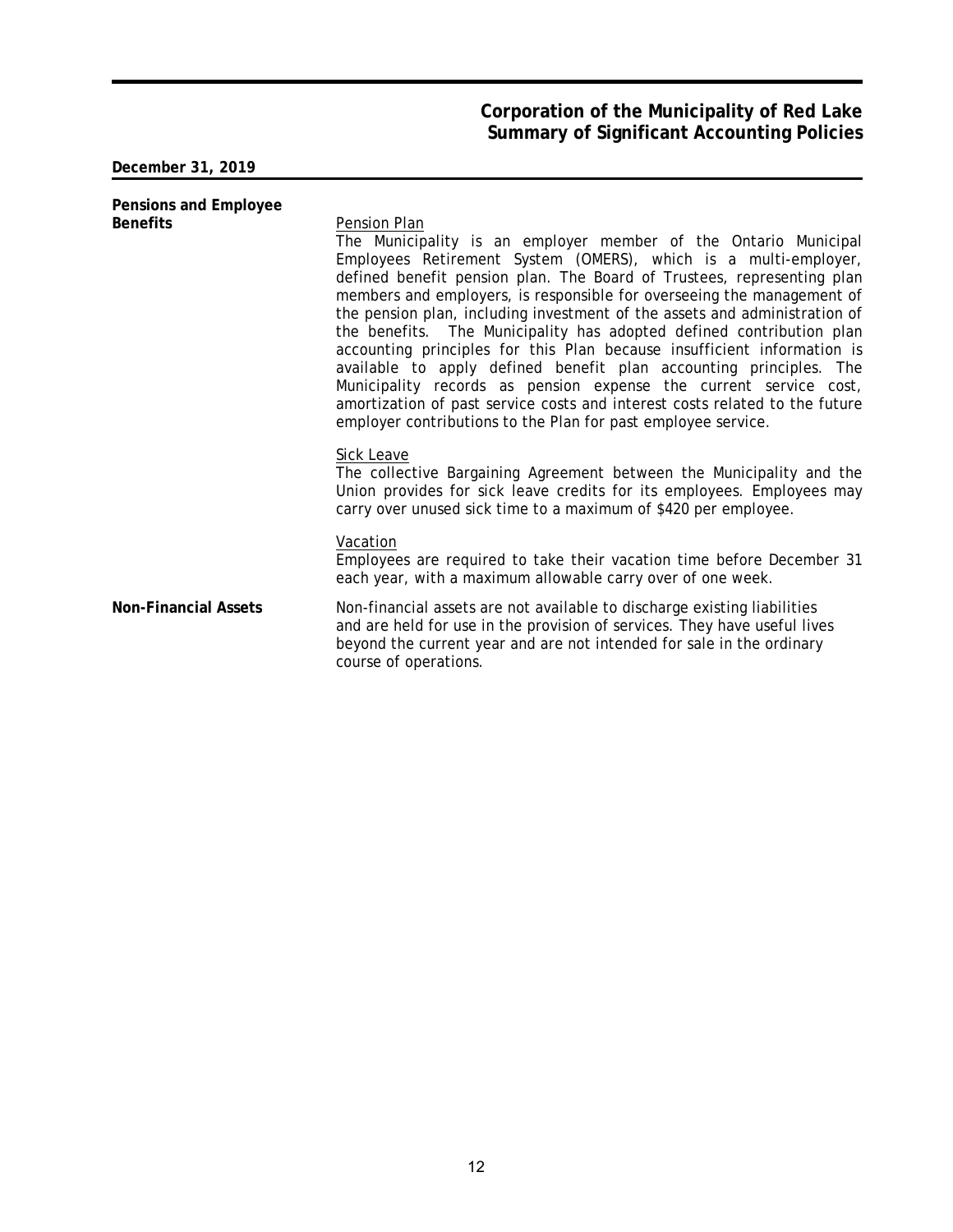#### **December 31, 2019**

#### **1. Cash and Bank**

|    |                                                                                                                                 | 2019                       |      | 2018                 |
|----|---------------------------------------------------------------------------------------------------------------------------------|----------------------------|------|----------------------|
|    | Unrestricted Cash<br>Restricted Cash for Reserves                                                                               | \$<br>475,455<br>6,313,261 | - \$ | 894,804<br>4,510,178 |
|    |                                                                                                                                 | \$6,788,716                | S.   | 5,404,982            |
| 2. | <b>Investments</b>                                                                                                              |                            |      |                      |
|    |                                                                                                                                 | 2019                       |      | 2018                 |
|    | Restricted<br>Red Lake Regional Heritage Centre Board - CIBC Canadian<br>T-Bill fund (market value \$50,482)                    | \$<br>$50,482$ \$          |      | 49,782               |
|    | Red Lake Public Library Board - GICs bearing interest at<br>0.5% and maturing July and December 2020 (market<br>value \$85,656) | 85,656                     |      | 85,142               |
|    | ONE Funds - gas tax, airport improvement and<br>airport parking investments (market value \$1,375,377)                          | 1,375,377                  |      | 1,300,846            |
|    |                                                                                                                                 | 1,511,515                  | S.   | 1,435,770            |
|    |                                                                                                                                 |                            |      |                      |

#### **3. Bank Indebtedness**

The Corporation of the Municipality of Red Lake has a revolving credit facility with the Canadian Imperial Bank of Commerce for \$2,000,000. Advances under this facility are due on demand and bear interest at prime, payable monthly.

|                                             |    | 2019 |        | 2018                          |  |
|---------------------------------------------|----|------|--------|-------------------------------|--|
| Bank overdraft<br>Revolving credit facility | S. |      | $\sim$ | 4,743 \$ 256,951<br>1,500,000 |  |
|                                             | \$ |      |        | 4,743 \$ 1,756,951            |  |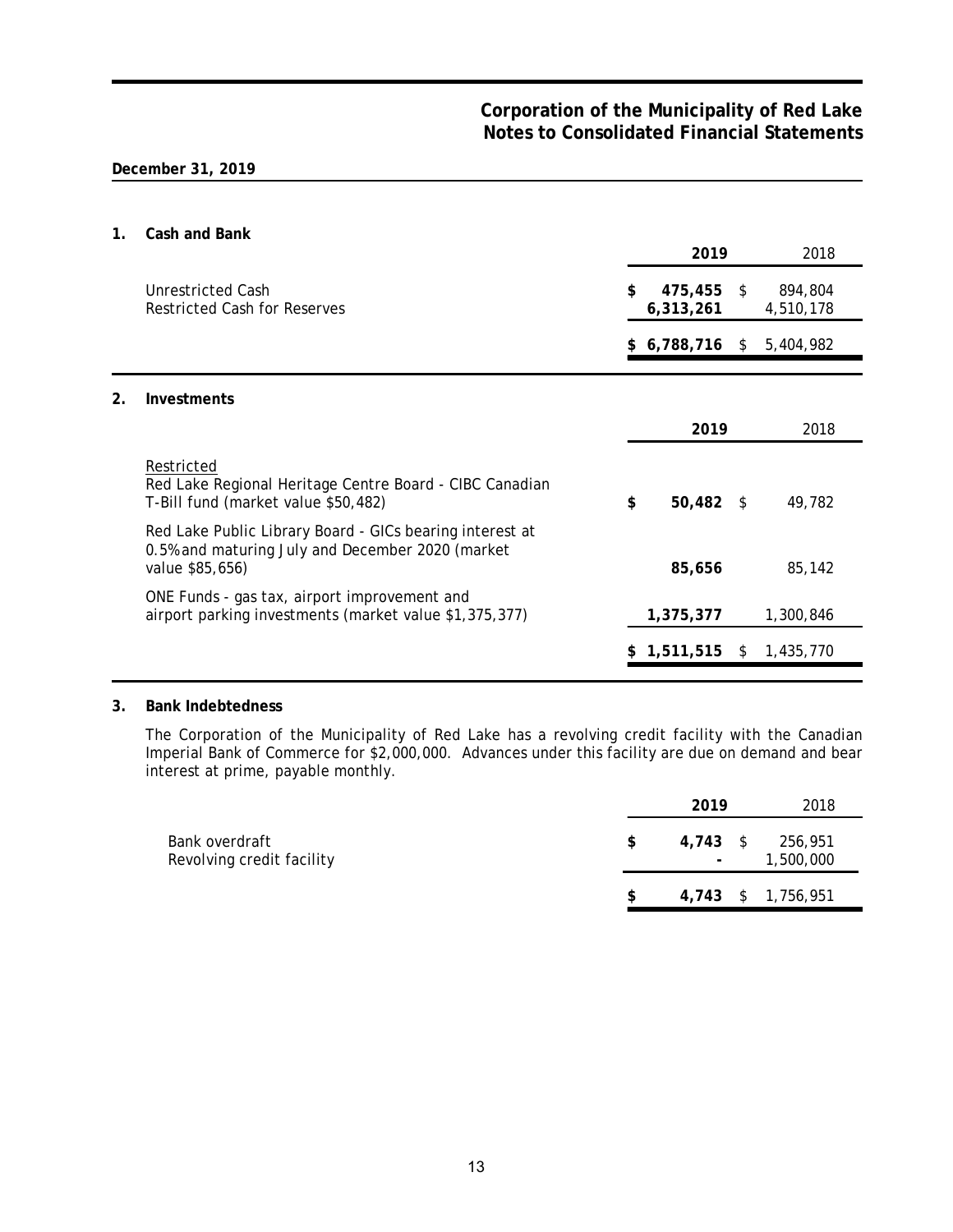**2019** 2018

#### **December 31, 2019**

#### **4. Deferred Revenue**

Included in deferred revenue are amounts relating to gas tax agreement funds:

|                                                                              | 2017               | <b>2010</b>        |
|------------------------------------------------------------------------------|--------------------|--------------------|
| Opening Balance of Unspent Gas Tax Funds<br>Add:                             | $615,160$ \$<br>\$ | 382,627            |
| Amounts Received in the Year<br><b>Externally Restricted Interest Earned</b> | 546,670<br>30,638  | 297,488<br>8.637   |
| Less:<br>Project Expense                                                     | (466, 362)         | (73, 592)          |
| Closing Balance of Unspent Gas Tax Funds<br>Other Deferred Revenue           | 726,106<br>471,264 | 615,160<br>242,840 |
| <b>Total Deferred Revenue</b>                                                | \$1,197,370        | 858,000<br>- \$    |

Gas tax revenue is provided by the Government of Canada. The use of the funding is established by funding agreement. Gas tax funding may be used towards designated community energy, water, wastewater, solid waste and capacity building projects as specified in the funding agreements.

#### **5. Landfill Closure and Post Closure Liability**

The Environmental Protection Act sets out the regulatory requirements to properly close and maintain all active and inactive landfill sites. Under environmental law, there is a requirement for closure and post closure care of solid waste landfill sites. This requirement is to be provided for over the estimated life of the landfill site based on usage.

Landfill closure and post closure care requirements have been defined in accordance with industry standards and include final covering and landscaping of the landfill, pumping of ground water and leachates from the site, and ongoing environmental monitoring, site inspection and maintenance. The reported liability is based on estimates and assumptions with respect to events extending over a twenty five year period using the best information available to management. Future events may result in significant changes to the estimated total expenditures, capacity used or total capacity and the estimated liability, and would be recognized prospectively, as a change in estimate, when applicable.

In 2019, the Municipal's primary landfill site was in the post closure monitoring stage, with actual costs aligned with previous management estimates. Estimated post closure costs continue to be approximately \$35,000 per annum for a further 23 years. At December 31, 2019, an amount of \$555,760 (2018 - \$766,993) has been accrued as a liability based on a discount factor of 3% and an inflation rate of 3.50%.

The Municipality also has open site with a capacity of 20,000 cubic meters, which accepts low leachate producing material adjacent to the closed landfill site. Management expects this area of the expansion to have an expected useful life of approximately 25 more years. A further 20,000 cubic meter expansion site is anticipated to be developed within the next eight to ten years.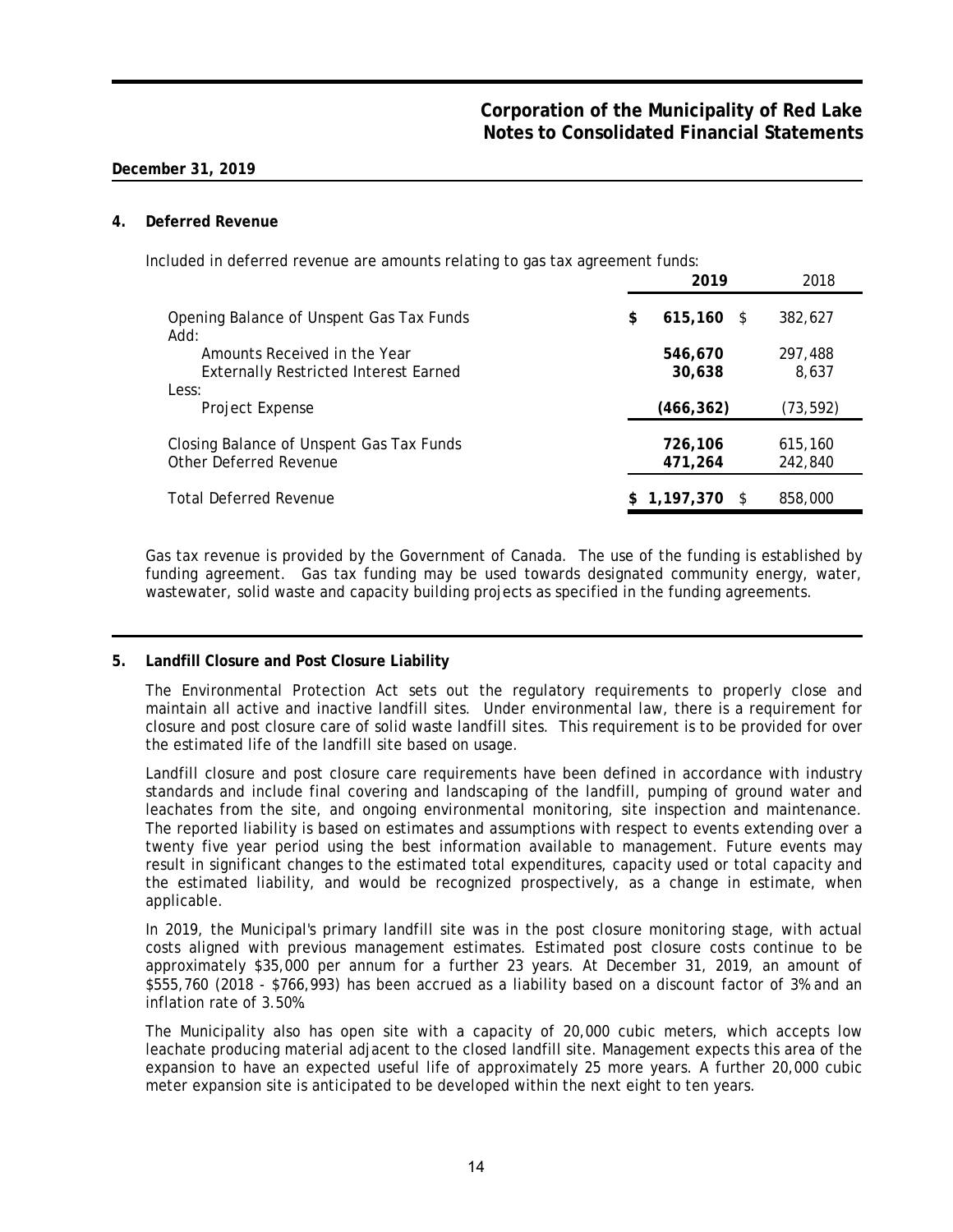#### **December 31, 2019**

## **6. Long Term Liabilities**

|                                                                                                                                                                                                      |                 | 2019 | 2018       |
|------------------------------------------------------------------------------------------------------------------------------------------------------------------------------------------------------|-----------------|------|------------|
| CIBC Demand installment loan, repayable monthly at \$6,094 plus<br>interest at prime, maturing February 2027 (Loan # 6028551)                                                                        | \$<br>524,112   | \$   | 597,244    |
| Ontario Municipal Economic Infrastructure Financing Authority<br>advances, repayable semi-annually at \$81,281 plus interest at<br>2.37%, maturing December 2021                                     | 325,125         |      | 487,687    |
| Ontario Municipal Economic Infrastructure Financing Authority<br>advance, repayable semi-annually at blended principal and<br>interest installments of \$160,094 at 3.52%, maturing November<br>2026 | 1,971,279       |      | 2,215,608  |
| CIBC Demand installment loan, repayable \$11,651 monthly plus<br>interest payable at prime, maturing February 2032 (Loan #-<br>6028950)                                                              | 1,794,277       |      | 1,934,091  |
| CIBC Demand installment loan, repayable \$6,812 monthly plus<br>interest at prime, maturing February 2032 (Loan # - 6028659)                                                                         | 994,500         |      | 1,076,240  |
| Federation of Canadian Municipalities Ioan, repayable \$121,827<br>semi-annually in June and December including interest at 2%,<br>maturing June 2032                                                | 2,683,045       |      | 2,870,229  |
| Versa Bank demand installment loan, repayable \$23,455 monthly<br>including interest at 3.79%. Fully transferred to CIBC in 2019.                                                                    |                 |      | 936,565    |
| CIBC Demand installment loan, principal draw amounts repayable<br>in \$14,032 quarterly payments plus interest payable monthly at<br>prime rate, maturing May 2020 (Loan # - 6028055)                | 28,063          |      | 84,189     |
| CIBC Demand installment loan, repayable \$1,258 monthly at prime<br>rate, maturing October 2027 (Loan # - 6028853)                                                                                   | 118,306         |      | 133,409    |
| CIBC Demand installment loan, repayable \$705 monthly plus<br>interest at prime, maturing October 2022 (Loan # - 6028756)                                                                            | 23,970          |      | 32,430     |
| National Leasing, repayable in monthly payments of \$3,732<br>including interest at 5.86%, maturing in October 2021                                                                                  | 74,697          |      | 113,590    |
| Ford Credit Canada, repayable in monthly payments of \$756<br>including interest at 5.19%, maturing September 2022                                                                                   | 17,611          |      | 25,169     |
| CIBC demand installment loan, repayable \$3,246 monthly plus<br>interest at prime, maturing November 2025 (Loan # - 6028454)                                                                         | 230,471         |      | 269,423    |
| CIBC demand installment loan, repayable \$16,857 monthly plus<br>interest at prime, maturing November 2025 (Loan # - 6028357)                                                                        | 1,164,065       |      | 1,366,751  |
| Carried Forward                                                                                                                                                                                      | 9,949,521<br>\$ |      | 12,142,625 |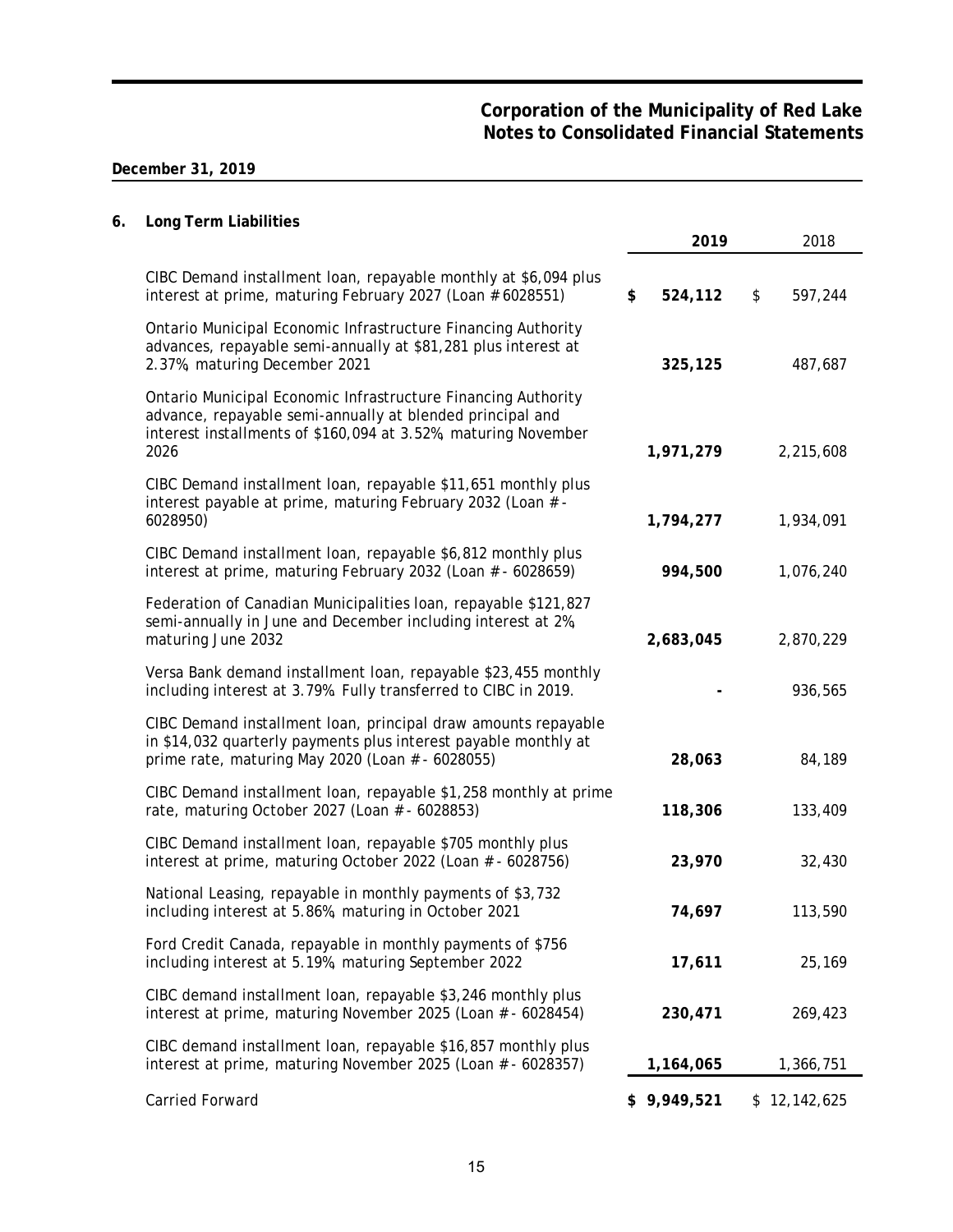#### **December 31, 2019**

| 6. | Long Term Liabilities - continued                                                                                                                                      | 2019         | 2018         |
|----|------------------------------------------------------------------------------------------------------------------------------------------------------------------------|--------------|--------------|
|    | <b>Brought Forward</b>                                                                                                                                                 | \$9,949,521  | \$12,142,625 |
|    | CIBC demand installment loan, repayable in quarterly payments of<br>\$23,862 plus interest at prime, maturing May 2021 (Loan #-<br>6027652)                            | 167,031      | 262,478      |
|    | CIBC demand installment loan, repayable in quarterly payments of<br>\$75,151 plus interest at prime, maturing May 2020 (Loan #-<br>6027857)                            | 29,076       | 329,680      |
|    | CIBC demand installment loan, repayable quarterly at \$97,841 plus<br>interest at prime, maturing May 2030 (Loan # - 6027954)                                          | 4,109,332    | 4,500,697    |
|    | CIBC demand instalment loan, repayable in monthly payments of<br>\$79,714 increasing by 4.8% annually, plus interest at 4.24%,<br>maturing May 2033 (Loan # - 6030157) | 1,807,438    | 1,900,429    |
|    | CIBC demand instalment loan, repayable monthly at \$15,094<br>including interest at 3.87%, maturing March 2029                                                         | 1,406,489    |              |
|    | CIBC demand instalment loan, repayable monthly at \$23,155<br>including interest at 3.38%, maturing July 2022                                                          | 686,422      |              |
|    |                                                                                                                                                                        | \$18,155,309 | \$19,135,909 |

Principal payments for the next five fiscal years and thereafter if not demanded are as follows:

| 2020       | 2,244,495 |
|------------|-----------|
| 2021       | 2.187.485 |
| 2022       | 1.825.639 |
| 2023       | 1.682.551 |
| 2024       | 1.707.656 |
| Thereafter | 8,507,483 |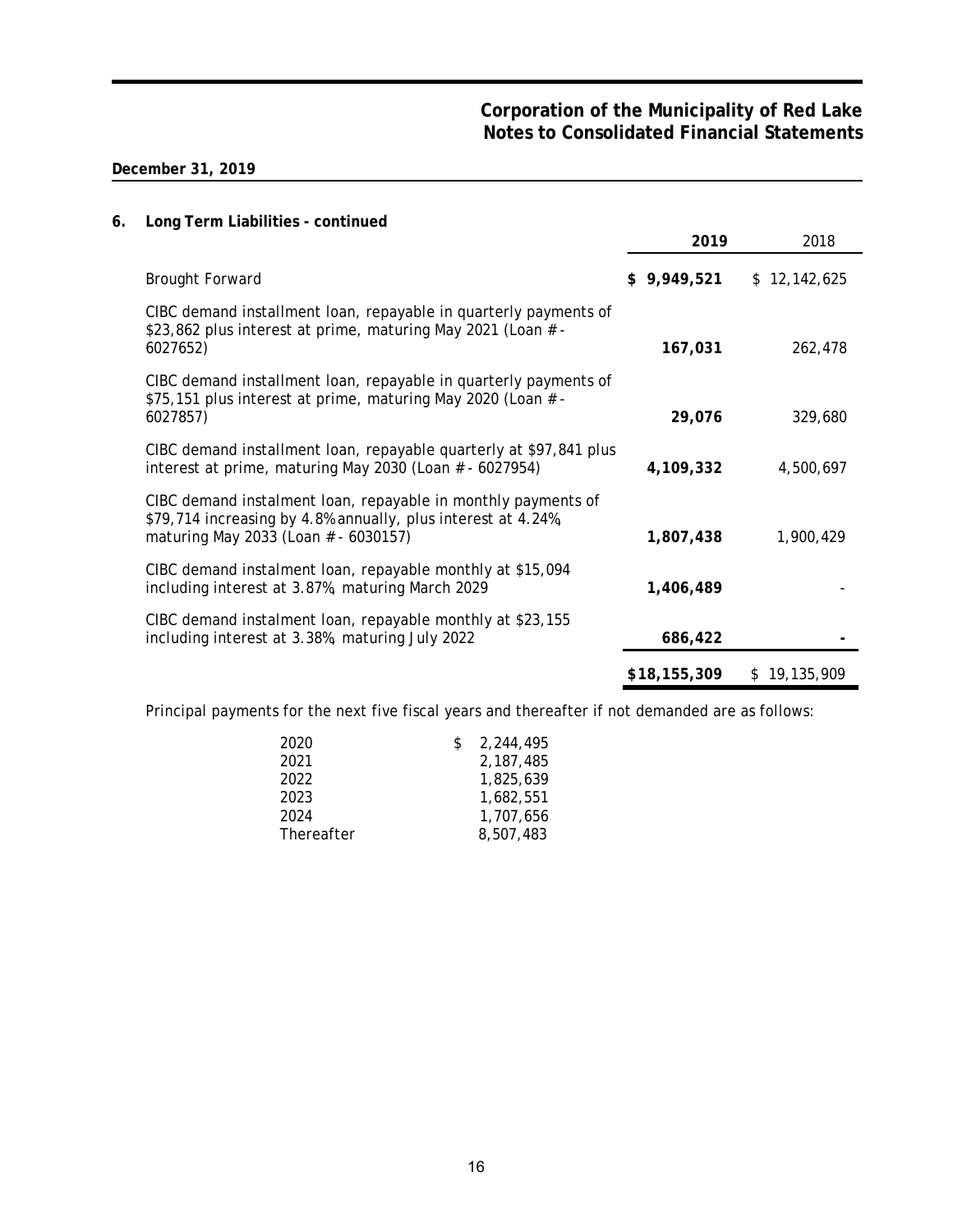## **7. Tangible Capital Assets**

|                                                |             |                  |                                             |                 |                                                            |                           |                                |      | 2019                        |
|------------------------------------------------|-------------|------------------|---------------------------------------------|-----------------|------------------------------------------------------------|---------------------------|--------------------------------|------|-----------------------------|
|                                                | Land        | <b>Buildings</b> | Machinery,<br>Furniture<br>and<br>Equipment | <b>Vehicles</b> | Roads,<br>Sidewalks.<br>Bridges and<br><b>Streetlights</b> | Water and<br>Sewer        | Improvements<br>and Leaseholds | Land | Total                       |
| Cost, Beginning of Year                        | \$1,020,835 | $$45,496,373$ \$ | 9,545,770 \$                                | 502,942 \$      | 19,537,167                                                 | $$19,345,688$ \$          | 7,455,646                      |      | \$102,904,421               |
| Additions                                      | 196,455     | 2,467,264        | 226,651                                     | 19,647          | 321,872                                                    | 20,851                    | 5,342,202                      |      | 8,594,942                   |
| Disposals                                      |             | (41, 200)        |                                             |                 |                                                            |                           |                                |      | (41, 200)                   |
| Cost, End of Year                              | 1,217,290   | 47,922,437       | 9,772,421                                   | 522,589         | 19,859,039                                                 | 19,366,539                | 12,797,848                     |      | 111,458,163                 |
| Accumulated Amortization,<br>Beginning of Year |             | 13,538,335       | 6,616,475                                   | 380,683         | 12,794,343                                                 | 11,042,509                | 3,547,364                      |      | 47,919,709                  |
| Amortization                                   |             | 977,502          | 436,138                                     | 33,504          | 695,330                                                    | 422,686                   | 462,743                        |      | 3,027,903                   |
| Accumulated Amortization, End<br>of Year       |             | 14,515,837       | 7,052,613                                   | 414,187         | 13,489,673                                                 | 11,465,195                | 4,010,107                      |      | 50,947,612                  |
| Net Carrying Amount, End of<br>Year            |             |                  | $$1,217,290$ $$33,406,600$ $$2,719,808$ $$$ | 108,402 \$      |                                                            | 6,369,366 \$ 7,901,344 \$ | 8,787,741                      |      | 60,510,551<br>$\mathcal{S}$ |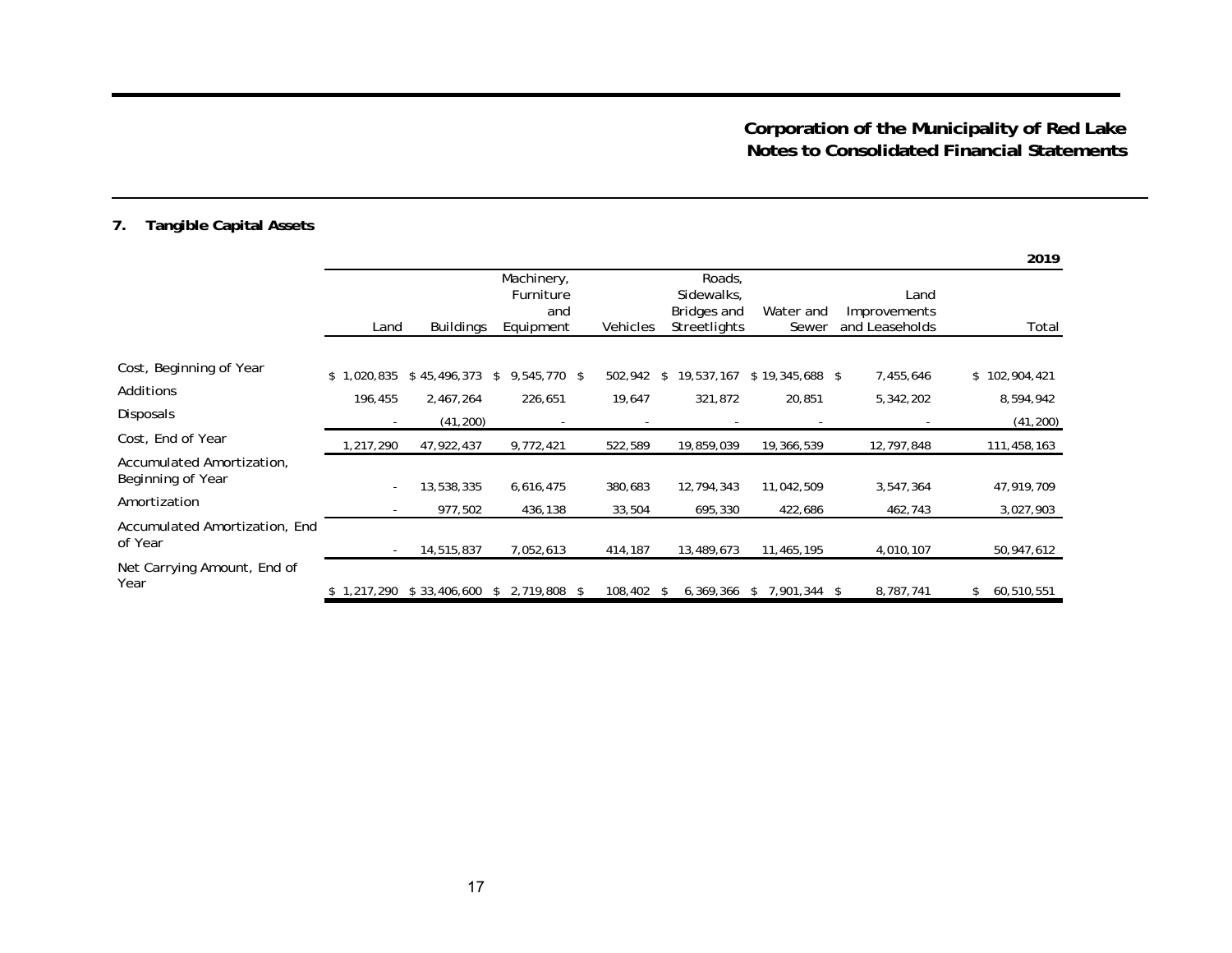#### **7. Tangible Capital Assets (continued)**

|                                                |             |                  |                                             |                 |                                                          |                           |                                        | 2018          |
|------------------------------------------------|-------------|------------------|---------------------------------------------|-----------------|----------------------------------------------------------|---------------------------|----------------------------------------|---------------|
|                                                | Land        | <b>Buildings</b> | Machinery,<br>Furniture<br>and<br>Equipment | <b>Vehicles</b> | Roads,<br><b>Sidewalks</b><br>and<br><b>Streetlights</b> | Water and<br>Sewer        | Land<br>Improvements<br>and Leaseholds | Total         |
| Cost, Beginning of Year                        | \$1,020,021 | \$44,627,239     | 9,238,418 \$<br>\$                          | 525,413         | 18,923,763<br>S.                                         | $$19,273,582$ \$          | 7,141,890                              | \$100,750,326 |
| Additions                                      | 814         | 869,134          | 307,352                                     |                 | 613,404                                                  | 72,106                    | 313,756                                | 2,176,566     |
| Disposals                                      |             |                  |                                             | (22, 471)       |                                                          |                           |                                        | (22, 471)     |
| Cost, End of Year                              | 1,020,835   | 45,496,373       | 9,545,770                                   | 502,942         | 19,537,167                                               | 19,345,688                | 7,455,646                              | 102,904,421   |
| Accumulated Amortization,<br>Beginning of Year |             | 12,568,904       | 6,196,629                                   | 363,343         | 12,142,806                                               | 10,645,371                | 3, 153, 788                            | 45,070,841    |
| Amortization                                   |             | 969,431          | 419,846                                     | 39,815          | 651,537                                                  | 397,138                   | 393,576                                | 2,871,343     |
| Disposals                                      |             |                  |                                             | (22, 475)       |                                                          |                           |                                        | (22, 475)     |
| Accumulated Amortization, End<br>of Year       |             | 13,538,335       | 6,616,475                                   | 380,683         | 12,794,343                                               | 11,042,509                | 3,547,364                              | 47,919,709    |
| Net Carrying Amount, End of<br>Year            |             |                  | $$1,020,835$ $$31,958,038$ $$2,929,295$ $$$ | $122.259$ \$    |                                                          | 6,742,824 \$ 8,303,179 \$ | 3,908,282                              | \$54,984,712  |

The net book value of tangible capital assets not being amortized because they are under construction is \$882,751 (2018 - \$nil). The municipality holds various works of art and historical treasures pertaining to the Red Lake Regional Heritage Centre. These items are not recognized as tangible capital assets in the financial statements because a reasonable estimate of the future benefits associated with such property cannot be made.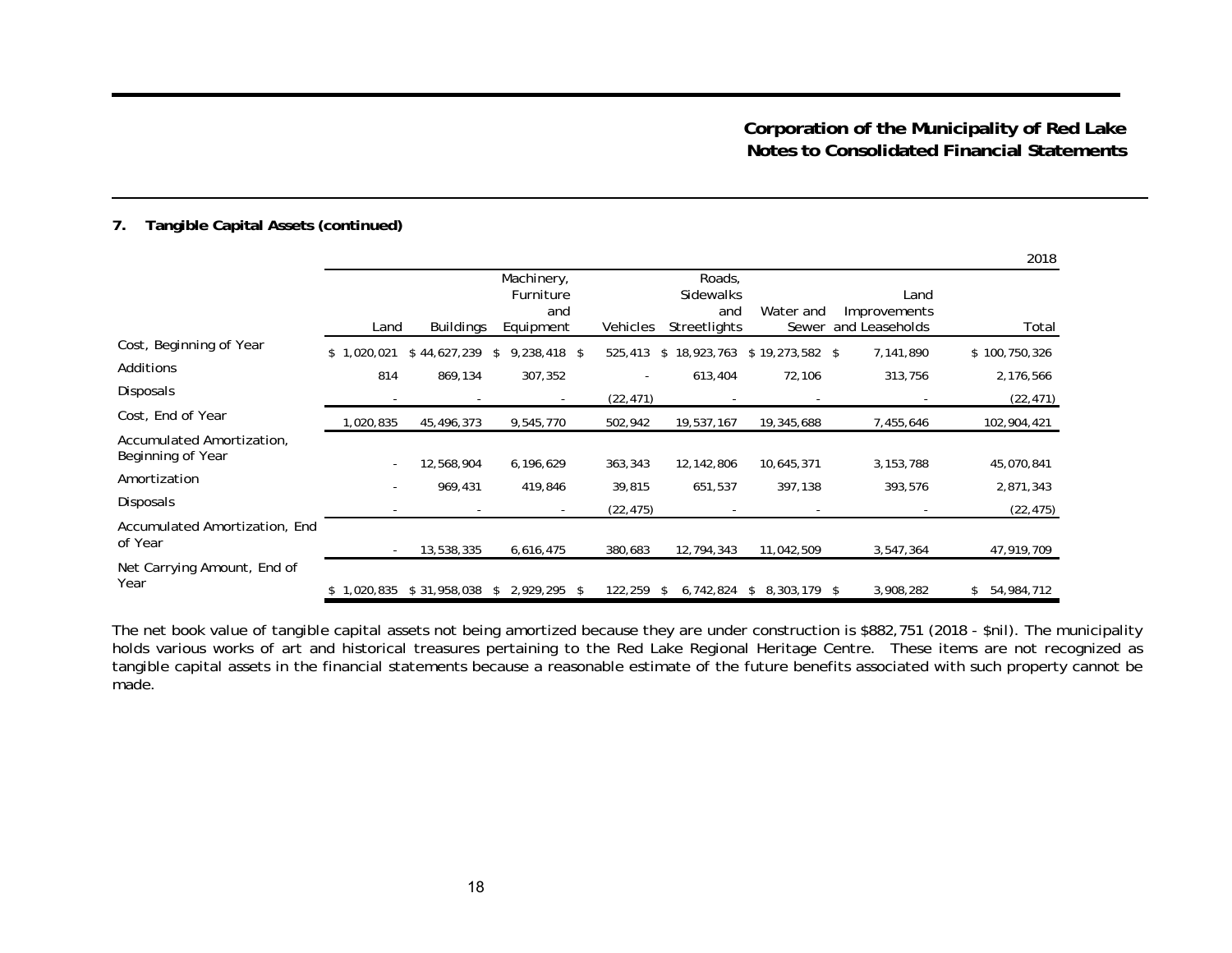#### **8. Budget Amounts**

The Financial Plan (Budget) By-Law 22-2019 approved by Council was not prepared on a basis consistent with that used to report actual financial statement results (Public Sector Accounting Standards). The budget was prepared on a modified accrual basis while Public Sector Accounting Standards require a full accrual basis. The budget expensed all tangible capital expenditures rather than including amortization expense. As a result, the budget figures presented in the statements of financial activities and changes in net debt represent the By-Laws adopted by Council with adjustments as follows:

| Add:<br>Capital Expenditures                                                                             | 12,893,755                                   |  |
|----------------------------------------------------------------------------------------------------------|----------------------------------------------|--|
| Budgeted Payments of Long Term Debt<br><b>Budget Transfers to Reserves</b>                               | 2,336,091<br>300,317                         |  |
| Less:<br><b>Budgeted Transfers from Reserve</b><br>Budgeted Proceeds from Long-Term Debt<br>Amortization | (360, 318)<br>(1, 225, 024)<br>(3, 229, 917) |  |
| Budget per Statement of Operations                                                                       | \$10,714,904                                 |  |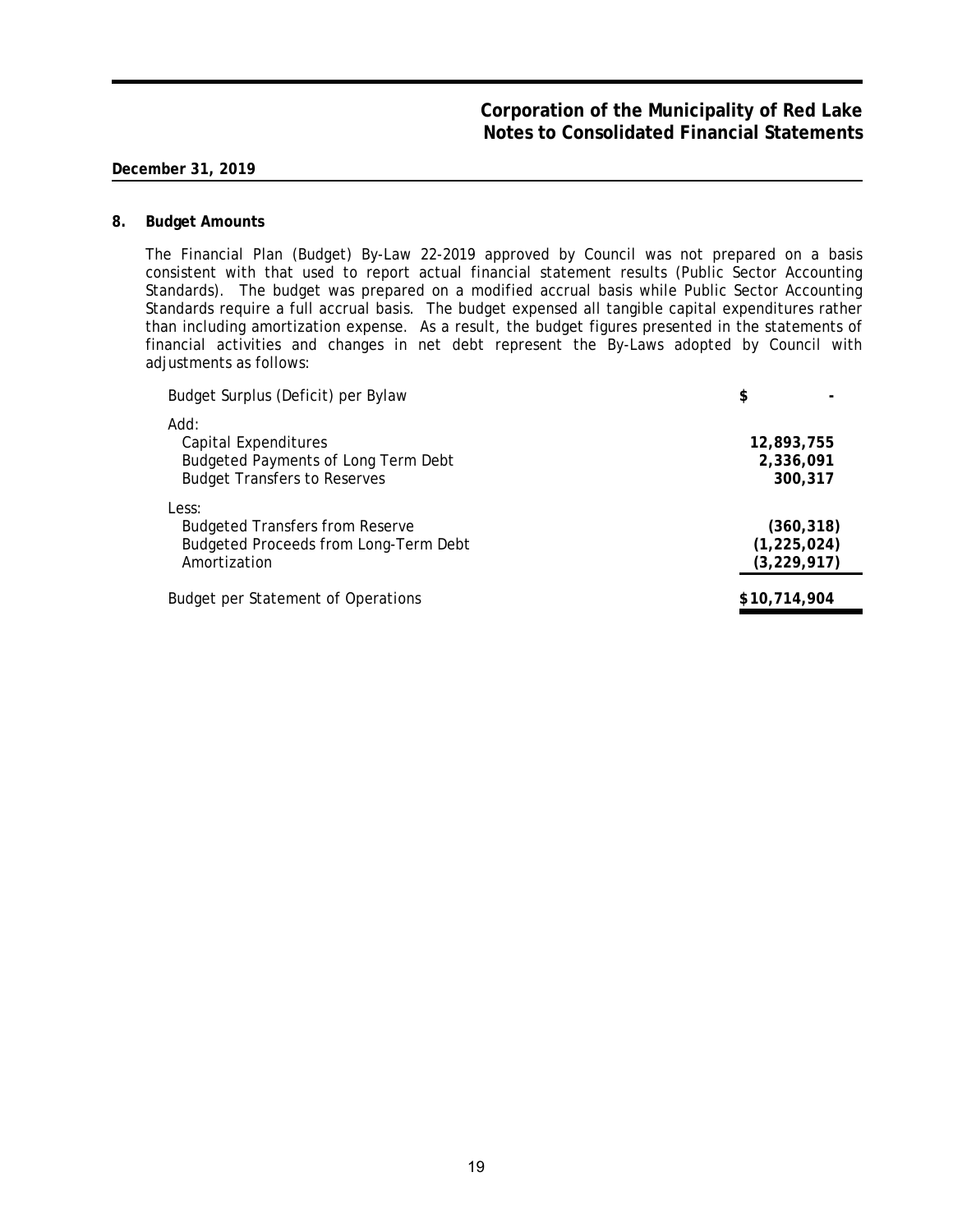## **December 31, 2019**

| 9.<br><b>Government Transfers</b>             |                  |                 |                 |
|-----------------------------------------------|------------------|-----------------|-----------------|
|                                               | <b>Budget</b>    | 2019            | 2018            |
| Operating                                     |                  |                 |                 |
| Province of Ontario                           |                  |                 |                 |
| Ontario Municipal Partnership Fund (OMPF)     | \$<br>1,014,200  | 1,014,200<br>\$ | 1,126,800<br>\$ |
| Conditional - Protection                      | 96,340           | 26,267          | 106,406         |
| - Transportation                              | 184,300          | 208,378         | 209,894         |
| - Child care                                  | 1,022,439        | 974,479         | 927,556         |
| - Other                                       |                  |                 |                 |
|                                               | 93,698           | 749,275         | 220,819         |
|                                               | 2,410,977        | 2,972,599       | 2,591,475       |
| Government of Canada - other                  | 5,000            |                 |                 |
|                                               |                  |                 |                 |
| <b>Total Operating Transfers</b>              | 2,415,977        | 2,972,599       | 2,591,475       |
| <b>Tangible Capital Asset</b>                 |                  |                 |                 |
| Province of Ontario                           |                  |                 |                 |
| Conditional - Clean Waste Water Fund          | 13,427           | 17,312          | 439,590         |
| - NOHFC                                       | 535,000          | 719,500         |                 |
| - Trillium Fund                               | 150,000          | 150,000         |                 |
|                                               |                  |                 |                 |
| - AMO Capital Grant<br>- Other                | 41,278           |                 |                 |
|                                               |                  |                 |                 |
|                                               | 739,705          | 886,812         | 439,590         |
| Government of Canada                          |                  |                 |                 |
| Conditional - Gas Tax                         | 340,514          | 466,362         | 73,589          |
| - Pavillion                                   | 250,000          | 248,818         |                 |
| - Airport                                     | 9,764,122        | 5,277,406       | 91,947          |
| - Other                                       | 245,500          | 184,750         | 81,556          |
|                                               |                  |                 |                 |
|                                               | 10,600,136       | 6,177,336       | 247,092         |
| <b>Total Tangible Capital Asset Transfers</b> | 11,339,841       | 7,064,148       | 686,682         |
| <b>Total Transfers</b>                        | \$<br>13,755,818 | \$10,036,747    | \$<br>3,278,157 |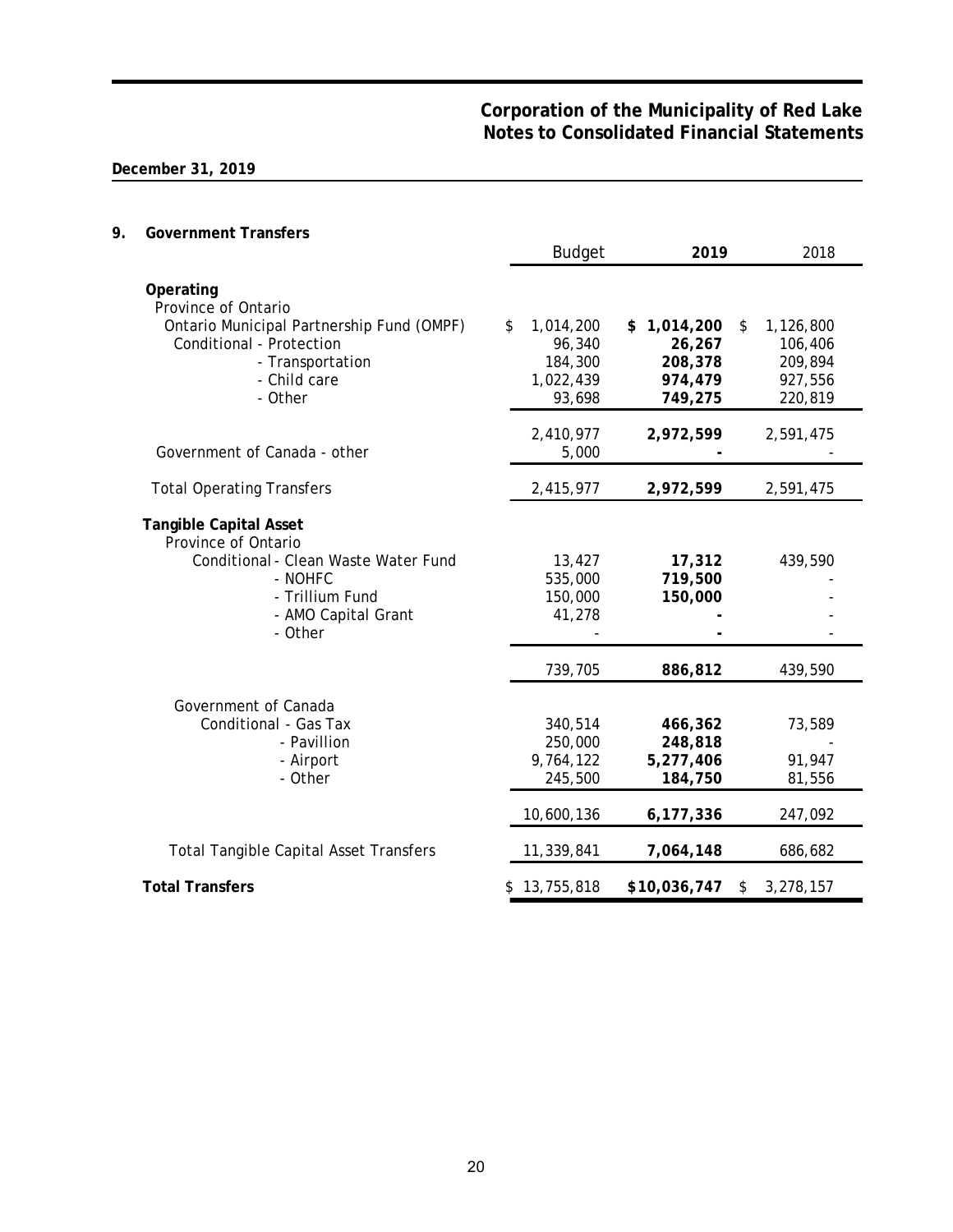## **10. Accumulated Surplus**

The Municipality's Accumulated Surplus on the Consolidated Statement of Financial Position consists of the following: **Red Lake**

|                                                                                                                                                                                                                                                                                                                                                                                                                                                                                                                                                                                                                                                                                                                                                                                                                                                         | <b>Municipality</b><br>of Red Lake |    | <b>Red Lake</b><br>Public<br><b>Library Board</b> | кеа саке<br>Regional<br>Heritage<br>Centre | 2019                   | 2018                              |  |  |
|---------------------------------------------------------------------------------------------------------------------------------------------------------------------------------------------------------------------------------------------------------------------------------------------------------------------------------------------------------------------------------------------------------------------------------------------------------------------------------------------------------------------------------------------------------------------------------------------------------------------------------------------------------------------------------------------------------------------------------------------------------------------------------------------------------------------------------------------------------|------------------------------------|----|---------------------------------------------------|--------------------------------------------|------------------------|-----------------------------------|--|--|
| Current                                                                                                                                                                                                                                                                                                                                                                                                                                                                                                                                                                                                                                                                                                                                                                                                                                                 | \$2,553,930                        | \$ | 130,297 \$                                        |                                            | 49,314 \$ 2,733,541 \$ | 2,662,335                         |  |  |
| Reserves and<br>Reserve Funds<br>Investment in Capital                                                                                                                                                                                                                                                                                                                                                                                                                                                                                                                                                                                                                                                                                                                                                                                                  | 6,129,893                          |    | 92,825                                            | 118,822                                    | 6,341,540              | 5,623,460                         |  |  |
| Assets                                                                                                                                                                                                                                                                                                                                                                                                                                                                                                                                                                                                                                                                                                                                                                                                                                                  | 42,355,242                         |    |                                                   |                                            | 42,355,242             | 35,848,803                        |  |  |
|                                                                                                                                                                                                                                                                                                                                                                                                                                                                                                                                                                                                                                                                                                                                                                                                                                                         | \$51,039,065                       | \$ | 223,122 \$                                        |                                            |                        | 168,136 \$51,430,323 \$44,134,598 |  |  |
| Reserves Funds set aside for specific purpose by Council:<br>\$<br>207,193<br>\$<br>68,896<br><b>Working Funds</b><br>Water System<br>734,475<br>718,511<br>Sewer System<br>281,923<br>275,796                                                                                                                                                                                                                                                                                                                                                                                                                                                                                                                                                                                                                                                          |                                    |    |                                                   |                                            |                        |                                   |  |  |
|                                                                                                                                                                                                                                                                                                                                                                                                                                                                                                                                                                                                                                                                                                                                                                                                                                                         |                                    |    |                                                   |                                            |                        |                                   |  |  |
| 1,063,203<br>1,223,591<br>Reserves set aside for specific purpose by Council:<br>42,540<br>Parks<br>41,615<br>382,829<br>282,742<br>Medical Centre and Pharmacy<br>509,799<br>602,581<br>Water<br>125,424<br>179,868<br>Sewer<br>1,614<br>1,579<br><b>Recreation Facility</b><br>142,258<br>Fire<br>86,249<br>Sick Leave<br>23,028<br>22,527<br>8,493<br>8,309<br>Norseman Royalties<br>1,585<br>1,550<br>Cemetery Maintenance<br>206,660<br>276,340<br>Waste Disposal<br>2,061,346<br>Airport<br>2,145,109<br>General Government<br>912,522<br>335,340<br>Public Works<br>145,443<br>142,280<br>157<br>92,113<br>Library<br>MTO Roads and Bridges<br>27,354<br>26,760<br>35,911<br>Community in Bloom<br>56,132<br>49,859<br>Museum<br>172,257<br>11,098<br>49,247<br>Planning<br>15,804<br>Elections<br>15,461<br>Accessibility<br>118,815<br>105,961 |                                    |    |                                                   |                                            |                        |                                   |  |  |
|                                                                                                                                                                                                                                                                                                                                                                                                                                                                                                                                                                                                                                                                                                                                                                                                                                                         |                                    |    |                                                   |                                            | 4,906,302              | 4,560,257                         |  |  |
| Reserves and Reserve Funds, End of Year                                                                                                                                                                                                                                                                                                                                                                                                                                                                                                                                                                                                                                                                                                                                                                                                                 |                                    |    |                                                   |                                            | \$6,129,893            | \$5,623,460                       |  |  |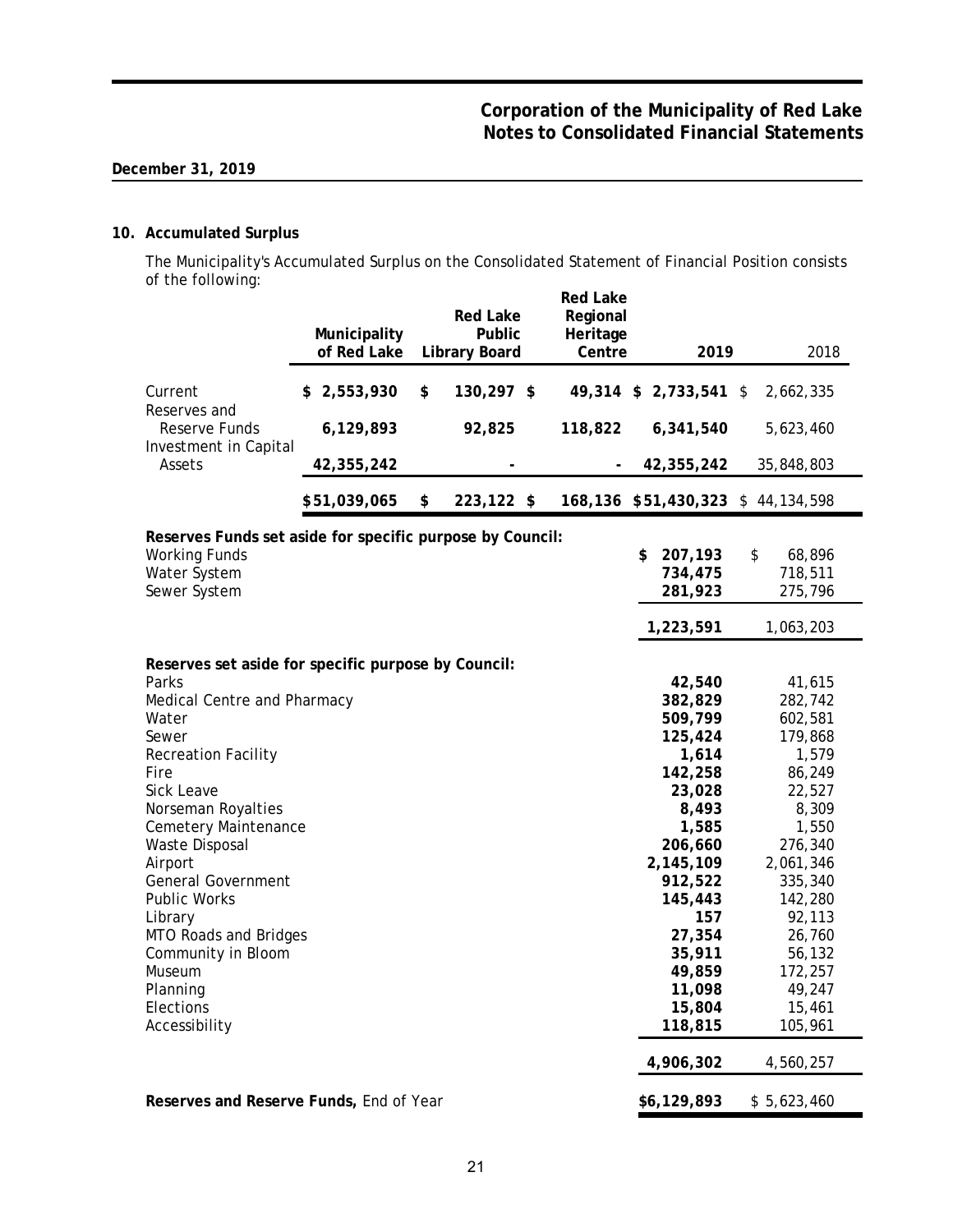#### **11. Pension Agreements**

The employees of the Municipality participate in the Ontario Municipal Employees Retirement System ("OMERS"), which is a multi-employer plan. The Municipality also makes contributions to the OMERS plan on behalf of its employees. The plan has a defined benefit option at retirement available to some employees, which specifies the amount of the retirement benefit plan to be received by the employees based on length of service and rates of pay. However, the plan is accounted for as a defined contribution plan as insufficient information is available to account for the plan as a defined benefit plan. The Municipality is only one of a number of employers that participates in the plan and the financial information provided to the Municipality on the basis of the contractual agreements, is usually insufficient to reliably measure the Municipality's proportionate share in the plan assets and liabilities.

The contribution payable in exchange for services rendered during a period is recognized as an expense during that period. The employer portion of amounts paid to OMERS during the year was \$244,852 (2018 - \$262,213). The contributions were made for current service and these have been recognized in net income.

As at December 31, 2019, the OMERS plan was 97% funded (December 31, 2018 - 96%). OMERS has a strategy to return the plan to a fully funded position. The Municipality is not able to assess the implications, if any, of this strategy or of the withdrawal of other participating entities from the OMERS plan on its future contributions.

#### **12. Other Income**

|                                                                                                              | <b>Budget</b>                                     | 2019                                                    | 2018 |                                                 |
|--------------------------------------------------------------------------------------------------------------|---------------------------------------------------|---------------------------------------------------------|------|-------------------------------------------------|
| Penalties and Interest<br>Investment Income<br>Licences and Permits<br>Provincial Offences<br>Other Revenues | \$<br>350,000<br>59,600<br>61,900<br>-<br>176,850 | \$<br>88,771<br>211,544<br>145,284<br>21,883<br>182,655 | \$.  | 498,760<br>86,837<br>76,219<br>24,458<br>62,449 |
|                                                                                                              | \$<br>648,350                                     | \$<br>650,137                                           |      | 748,723                                         |

#### **13. Trust Funds**

The trust funds administered by the municipality amounting to \$231,339 (2018 - \$219,556) have not been included in the consolidated statement of financial position nor have the operations been included in the consolidated statement of financial activities. At December 31, the trust fund balances are as follows:

|                                                                                                                                           | 2019                                               | 2018                                         |
|-------------------------------------------------------------------------------------------------------------------------------------------|----------------------------------------------------|----------------------------------------------|
| Woodland Cemetery Perpetual Care<br>Red Lake Cemetery Perpetual Care<br>Memorial Trust Fund<br>Health Care Trust<br><b>Election Trust</b> | \$<br>95,334<br>123,018<br>3,170<br>7,506<br>2,311 | 91,072<br>115,780<br>3,100<br>7,343<br>2,261 |
|                                                                                                                                           | 231,339                                            | 219,556                                      |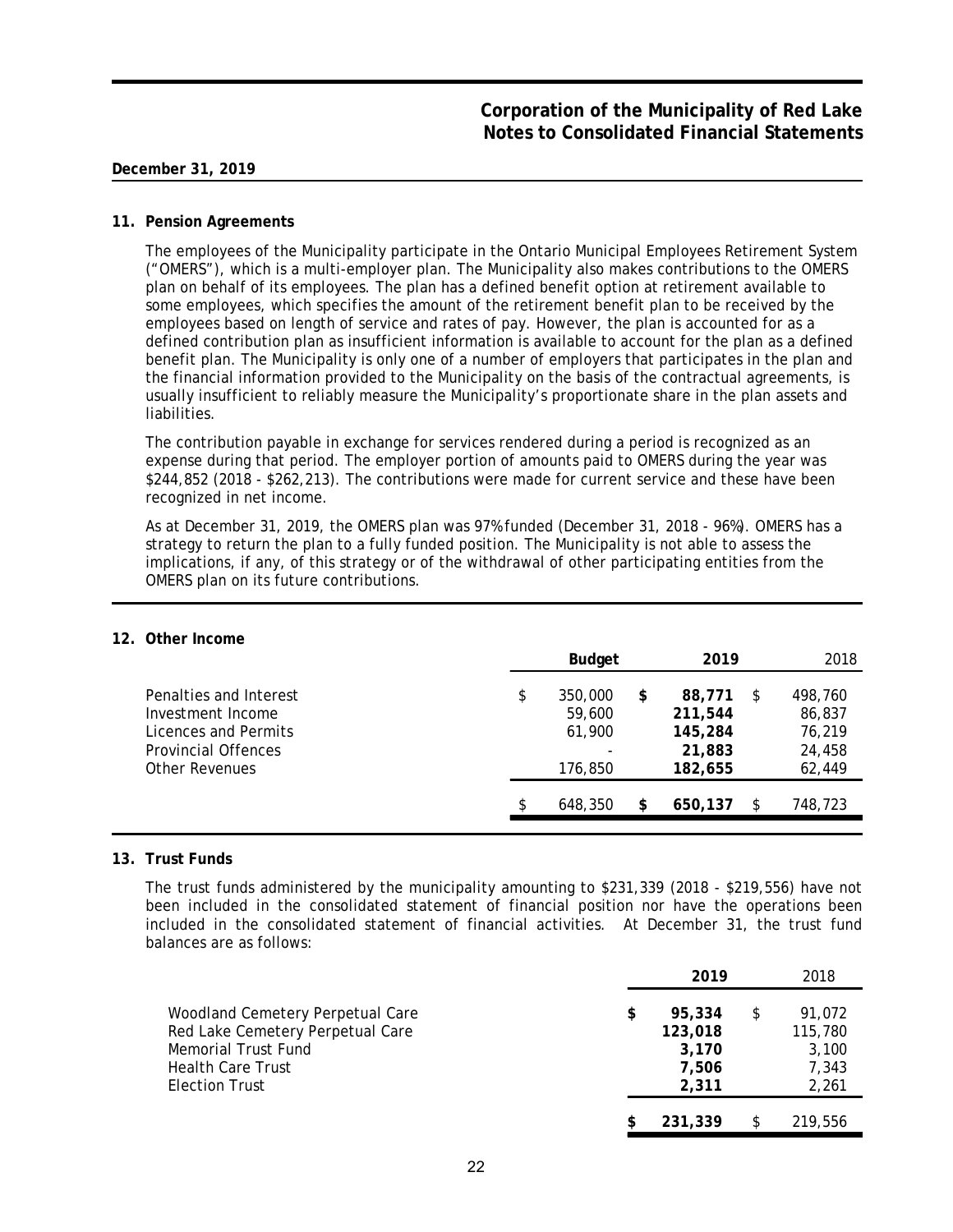#### **14. Contractual Obligations and Commitments**

#### Water and Waste Water (Sewage)

The Municipality has entered into an agreement with a third party for water and waste water services. The cost under this agreement is expected to be approximately \$1.5 million for 2020.

#### Waste Collection and Disposal Services

The Municipality is under an agreement with a third party for waste collection and disposal services. The agreement expires October 2023. The 2020 estimated cost is \$283,605.

#### Waste Disposal Site Services

The Municipality is under an agreement with another municipality for waste disposal services, whereby the Municipality will temporarily utilize the waste disposal site of the other municipality. The agreement expires December 2021. The 2020 costs are based on a set rate of \$39.36 per cubic meter of eligible waste.

#### Airport Services

The Municipality has an agreement with a company to provide management services for the operation of the Red Lake Airport. The agreement expires December 2027 and provides for a management fee of \$50,000 plus a share of surplus funds based on a formula.

#### Policing

The Municipality is committed to municipal policing services with the Provincial Government. The estimated cost for 2020 is approximately \$1.2 million**.**

#### Rehabilitation of Runway Airport

During the year, the Municipality committed to the rehabilitation of the runway at the Airport Terminal. The estimated cost of the project is \$10 million plus applicable taxes. All of the project will be funded through the Federal Airport Capital Assistance Program. At year-end, an estimated \$2.7 million remains to be spent to complete the project.

#### **15. Contingencies**

The Municipality is contingently liable for its pro-rata share of the deficit of the District of Kenora Home for the Aged. The Home's management expects to recover this deficit from projected future operating surpluses. A billing from the Home for the deficit is not anticipated.

#### **16. Operations and School Boards**

Taxation, other revenues and requisitions for the school boards amounting to \$1.5 million (2018 - \$1.9 million) are not reflected in these financial statements.

#### **17. Liability for Contaminated Sites**

The Corporation has four municipally owned sites with known contamination. The contamination results from previous industry use. No liability has been recorded because it is not expected that economic benefits will be given up by the municipality.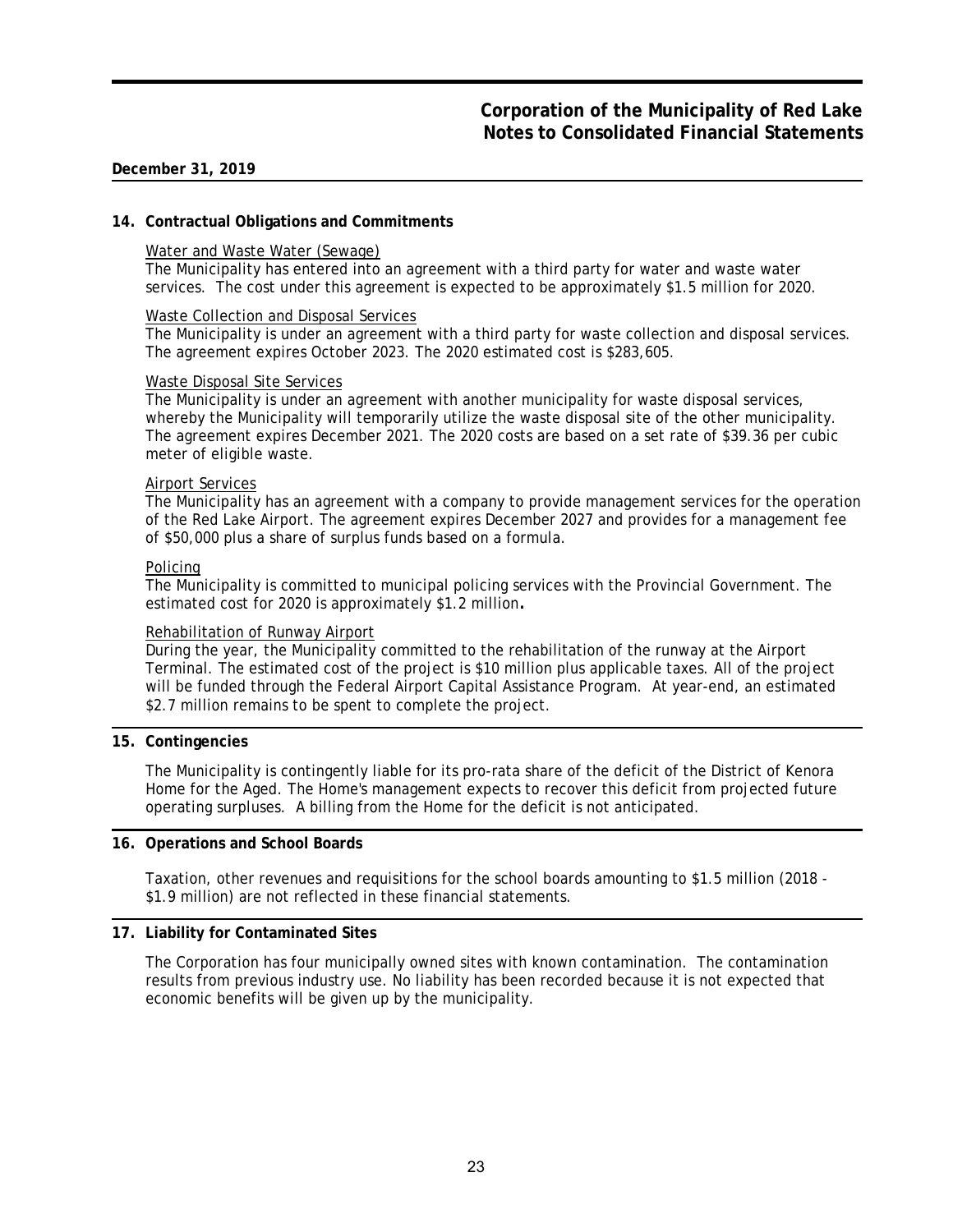#### **18. Subsequent Event**

Subsequent to December 31, 2019, the COVID-19 outbreak was declared a pandemic by the World Health Organization. This event has transpired after the reporting period of these consolidated financial statements and have been treated as a non-adjusting subsequent event in these statements.

The situation continues to be dynamic and the ultimate duration and magnitude of this event, as well as its financial impact on the Municipality's 2020 operations, is not fully known at this time. This event is currently having a negative impact on cash flows due to a combination of revenue short falls from delay of receipt of cash from taxation levies and user fees and increased organizational expenditures from the outbreak.

A number of actions have been taken or will be available to the Municipality to mitigate the financial implications of this event. The Municipality is confident that its operation will continue and its liquidity will be sufficient to withstand this event.

#### **19. Segmented Information**

The Corporation of the Municipality of Red Lake is a diversified municipal government institution that provides a wide range of services to its citizens including police, fire, ambulance, solid waste, sewer and water and recreation. For management reporting purposes, the Municipality's operations and activities are organized and reported by Funds.

The Municipal services are provided by departments and their activities are reported in these funds. Certain departments that have been separately disclosed in the segmented information, along with the services they provide, are as follows:

#### **General Government**

General Government encompasses all the Municipality's administration including Council, the Administrator's office, finance and administration and human resources.

#### **Protection Services**

Protection is comprised of police and fire services. The mandate of the municipal policing is to ensure the safety of the lives and property of citizens; preserve peace and good order; prevent crimes from occurring; detect offenders; and enforce the law. The Fire Service department is responsible to provide fire suppression service; fire prevention programs; training and education related to prevention, detection and/or extinguishments of fires.

#### **Public Works and Transportation**

The Public Works and Transportation Department is responsible for the delivery of municipal public works services related to the planning, development and maintenance of roadway systems, the maintenance of parks and open space, and street lighting.

#### **Environmental**

The Municipality reports water, wastewater and solid waste disposal services in the Environmental Fund. These services include providing drinking water to the citizens of Red Lake, collecting and treating wastewater, and providing collection disposal and waste minimization programs and facilities for solid waste. Garbage collection operations are also reported in this Fund.

#### **Health Services**

Health services includes contributions to the Northwestern Health Unit and the Kenora District Services Board for ambulance services.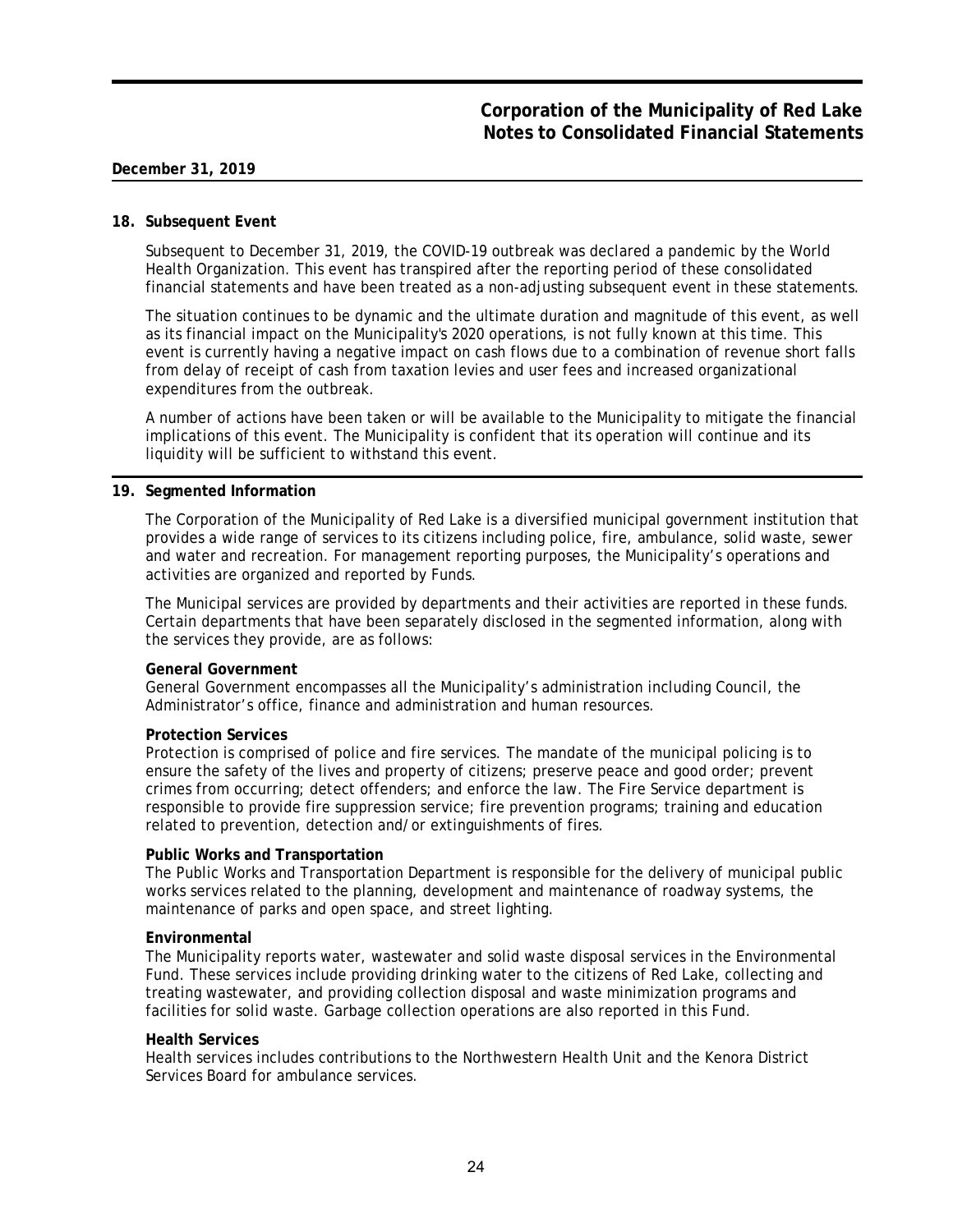#### **1**9. **Segmented Information** - continued

#### **Social and Family Services**

The Social and Family Services segment provides Ontario Works services, day care services and includes contributions to the District of Kenora Home for the Aged and to the Kenora District Services Board for social housing.

#### **Recreation and Cultural Services**

Recreation and cultural services is responsible for the community centres and the provision of recreation and leisure services such as fitness and aquatic programs. The operations of the Red Lake Library Board and the Red Lake Regional Heritage Centre Board are also in this segment.

#### **Planning and Development**

The Planning and Development includes planning, economic development and tourism. It facilitates economic development by providing services for the approval of all land development plans, the application and enforcement of zoning by-laws, the processing of building permit applications, as well as providing cemetery services to citizens.

For each reported segment, revenues and expenses represent both amounts that are directly attributable to the segment and amounts that are allocated on a reasonable basis. Therefore, certain allocation methodologies are employed in the preparation of the segmented financial information.

Taxation revenues have been apportioned based on percentage of expenses with the exception of water and sewer services where no taxation revenue has been allocated. Revenue from the Ontario Municipal Partnership Fund is reported in General Government and has not been allocated.